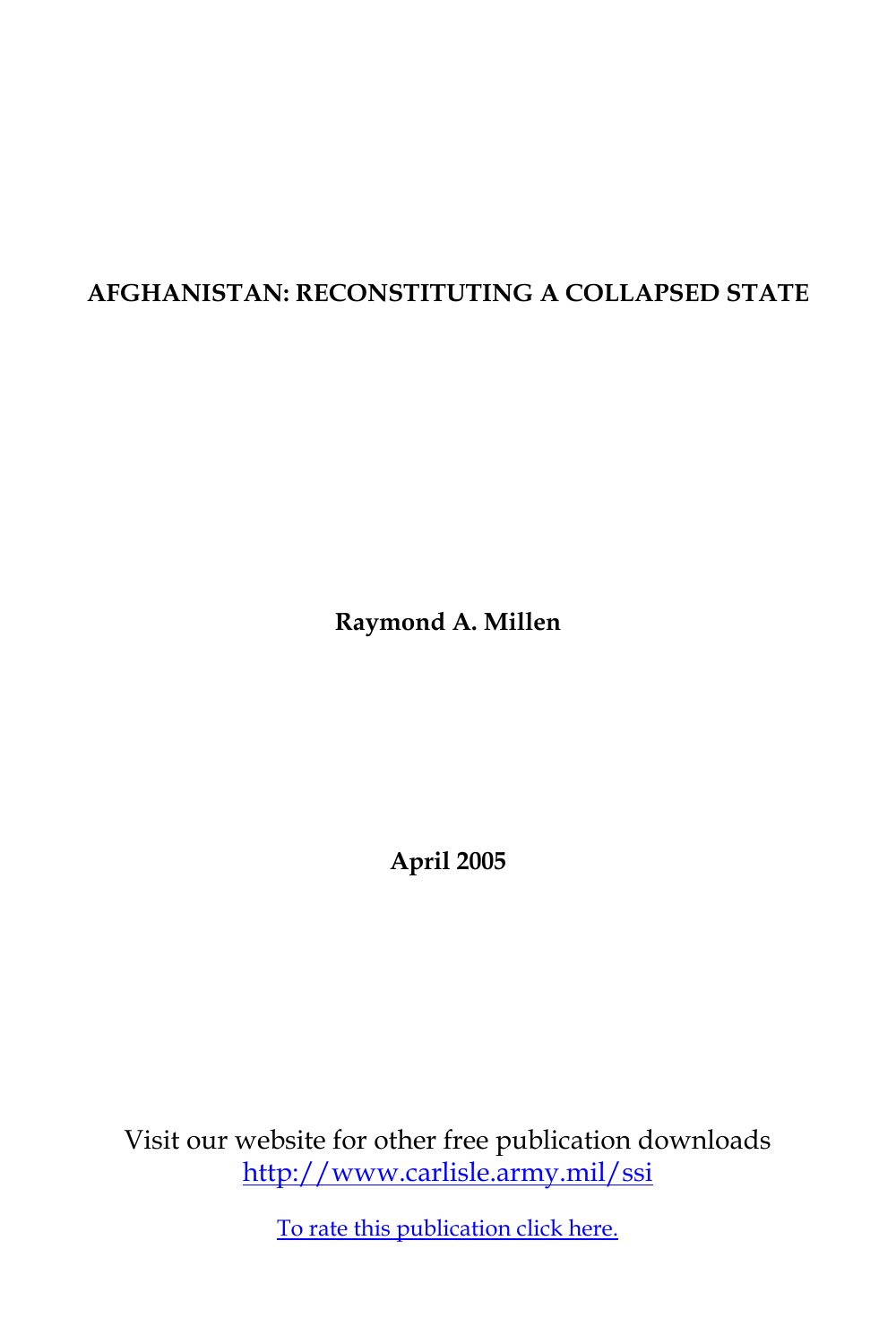The views expressed in this report are those of the author and do not necessarily reflect the official policy or position of the Department of the Army, the Department of Defense, or the U.S. Government. This report is cleared for public release; distribution is unlimited.

\*\*\*\*\*

 Comments pertaining to this report are invited and should be forwarded to: Director, Strategic Studies Institute, U.S. Army War College, 122 Forbes Ave, Carlisle, PA 17013-5244.

\*\*\*\*\*

 All Strategic Studies Institute (SSI) monographs are available on the SSI Homepage for electronic dissemination. Hard copies of this report also may be ordered from our Homepage. SSI's Homepage address is: *http://www.carlisle.army. mil/ssi/*

\*\*\*\*\*

 The Strategic Studies Institute publishes a monthly e-mail newsletter to update the national security community on the research of our analysts, recent and forthcoming publications, and upcoming conferences sponsored by the Institute. Each newsletter also provides a strategic commentary by one of our research analysts. If you are interested in receiving this newsletter, please let us know by e-mail at *SSI\_Newsletter@carlisle.army.mil* or by calling (717) 245-3133.

#### ISBN 1-58487-192-X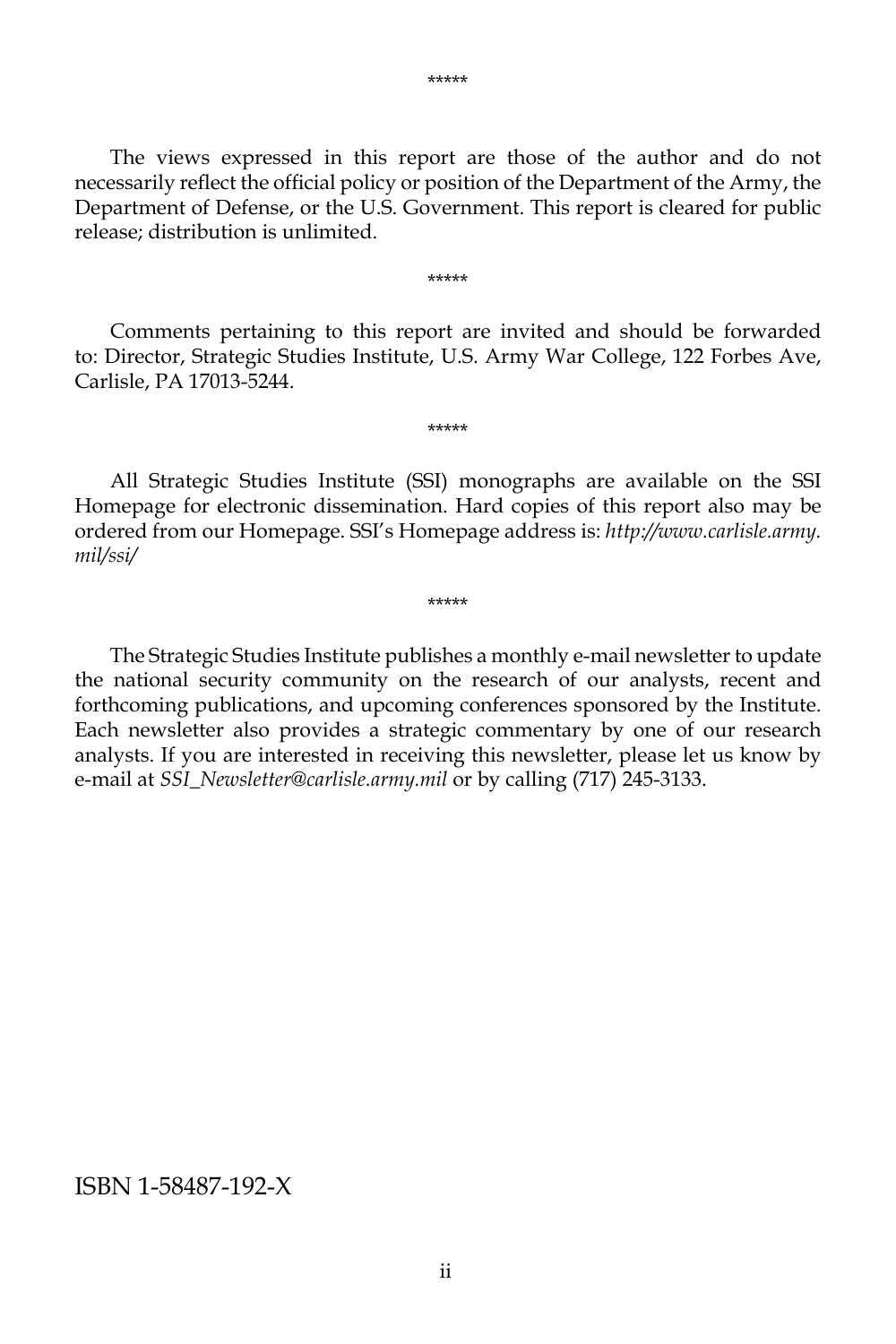#### **FOREWORD**

*There must be a beginning of any great matter, but the continuing unto the end until it be thoroughly finished yields the true glory.*

Sir Francis Drake

 Sooner or later it seems, all great powers have found themselves in Afghanistan, and their experience is replete with bitter resistance, harsh conditions, and failure. In contrast to its predecessors, the United States came not as a conqueror, but as a liberator. Equally unprecedented, the United States seeks to reinstitute Afghanistan as a fully sovereign and functioning state.

 In this monograph, Lieutenant Colonel Raymond A. Millen examines warlordism as the principal impediment to Afghanistan's revival and offers a shift in strategy that addresses the war of ideas, the counternarcotics initiative, and the incorporation of the Afghan National Army into the provincial reconstruction teams. As Lieutenant Colonel Millen observes, all the resources are in place; they simply need a shift in focus.

 Lieutenant Colonel Millen takes into account the historical, cultural, and economic factors that impede central authority and the reforms needed for modern states. His problem-solving approach is insightful, pragmatic, and innovative.

 The Strategic Studies Institute is pleased to offer this monograph as a topic of debate concerning post-conflict operations and counterinsurgency warfare.

DOUGLAS C. LOV Director Strategic Studies Institute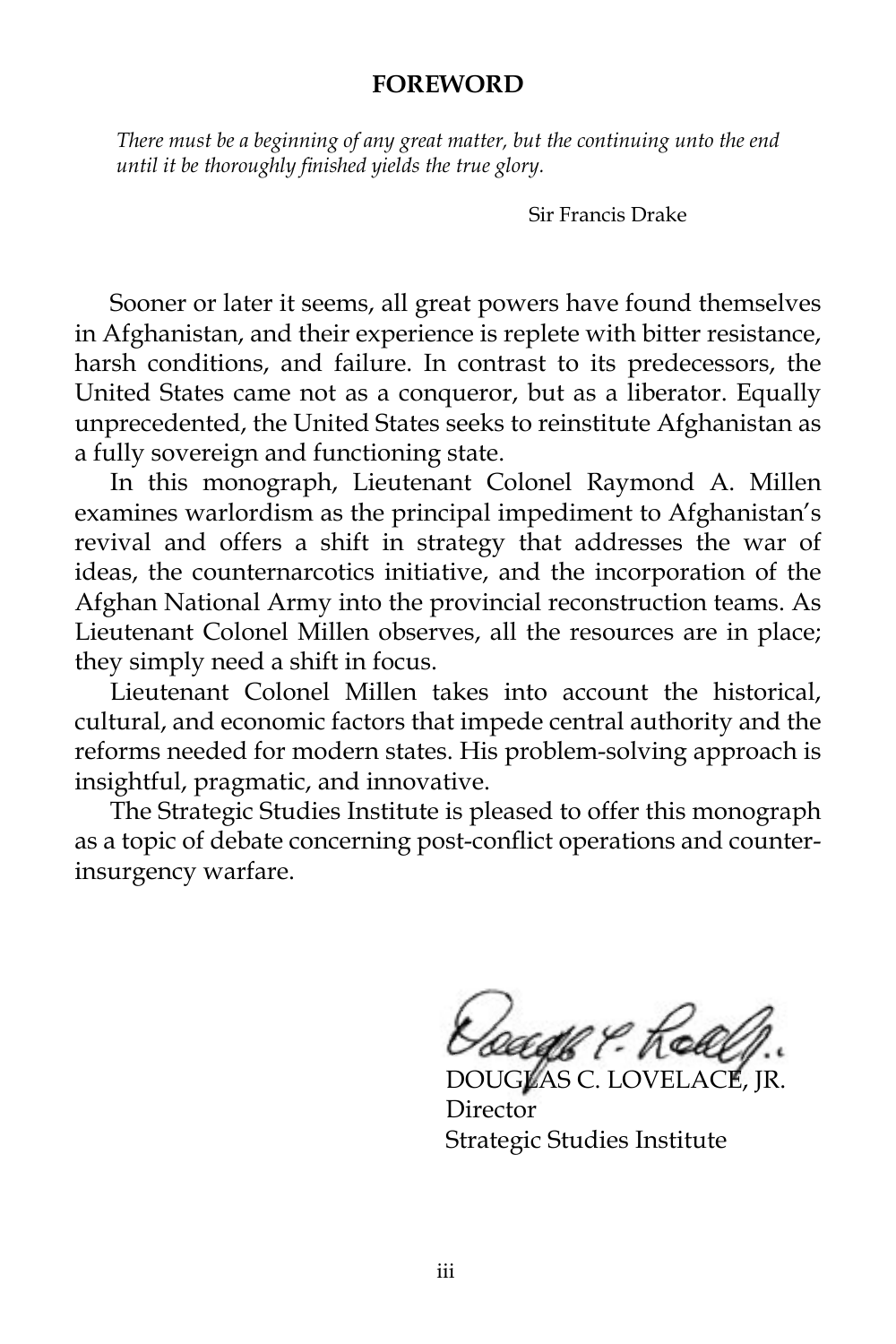### **BIOGRAPHICAL SKETCH OF THE AUTHOR**

LIEUTENANT COLONEL RAYMOND A. MILLEN is currently assigned as the Director of European Security Studies at the Strategic Studies Institute. He graduated from the U.S. Military Academy in 1982, was commissioned as an infantry officer, and has held a variety of command and staff assignments in Germany and Continental United States. He has also served as the U.S. Army Infantry School Liaison Officer to the German Infantry School at Hammelburg, Germany; Battalion Executive Officer, 3-502d Infantry, Fort Campbell, Kentucky; and Chief of Intelligence Section and Balkans Team Chief, Survey Section, SHAPE, Belgium. He served in Kabul from July through November 2003 on the staff of the Office of Military Cooperation-Afghanistan, focusing on the Afghan National Army and the General Staff. Lieutenant Colonel Millen is a Foreign Area Officer for Western Europe. He has published articles in a number of scholarly and professional journals to include *Comparative Strategy Journal*, *Infantry Magazine*, and the *Swiss Military Journal*. His book, *Command Legacy*, was published by Brasseys in April 2002. Lieutenant Colonel Millen is a graduate of the U.S. Army's Command and General Staff College, and holds an M.A. degree in National Security Studies from Georgetown University. He is currently pursuing a Ph.D. in World Politics at Catholic University of America.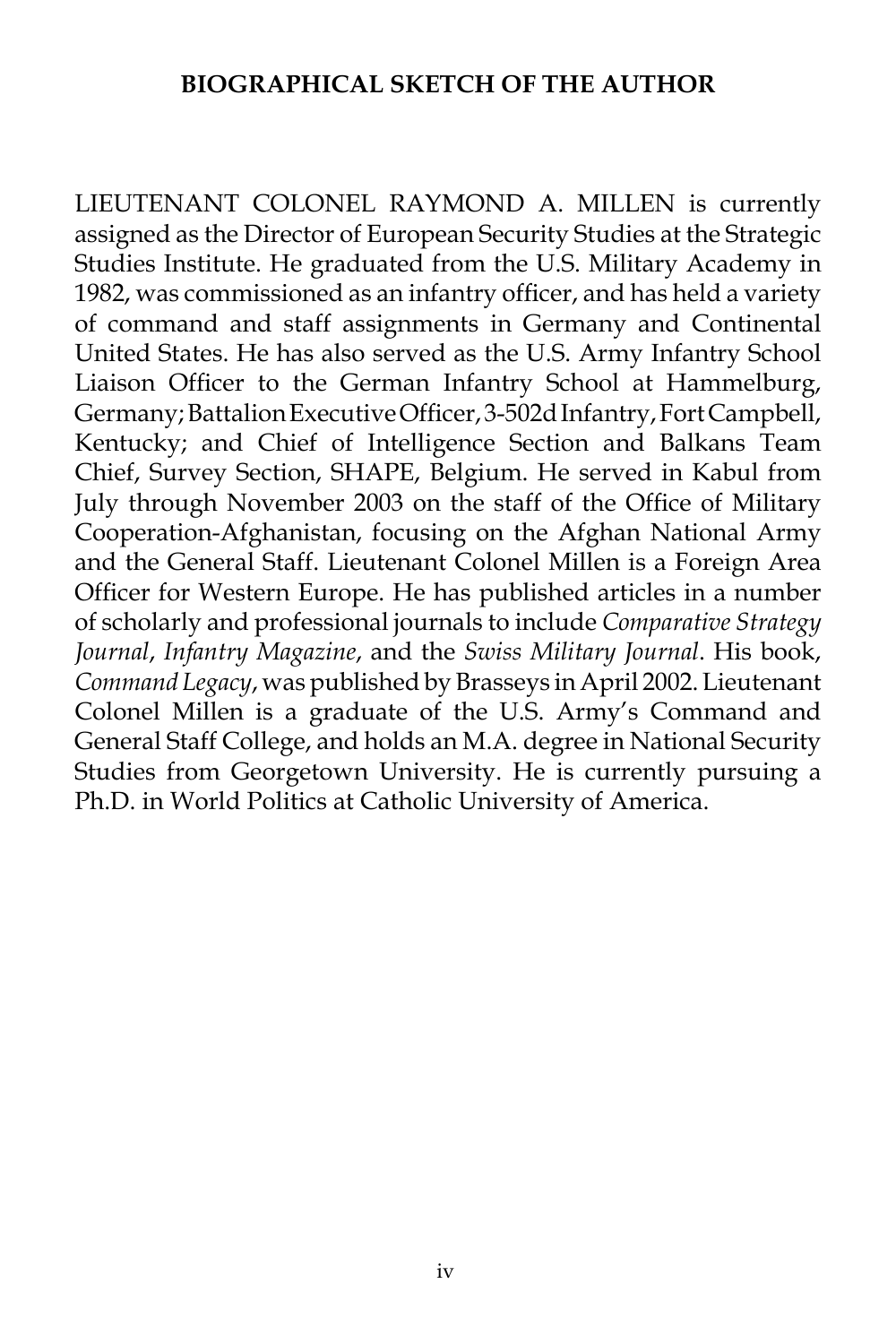#### **SUMMARY**

 Over 2 decades of incessant warfare destroyed Afghanistan as a functioning state, fracturing its institutions and devastating its economy. In the maelstrom of incessant internecine fighting in the 1990s, the Taliban clawed its way to power and installed a medieval regime, providing stability through brutality. The Taliban regime likely would have defeated the last of the resisting warlords and continued its rule had Osama bin Laden's al Qaeda not provoked the United States into a war with the Taliban as a result of September 11, 2001 (9-11). The swift expulsion of the Taliban and al Qaeda militants resulted in yet another regime change, but it did not ameliorate the fundamental malaise afflicting Afghanistan―warlordism. Because of their power and wealth, Afghan warlords and their militias represent the greatest challenge to Afghanistan's rehabilitation as a functioning state, but any strategy which seeks a direct confrontation with them will likely ignite a war. Ultimately, resuscitation of Afghanistan lies with the Afghan people, and government policies must be geared towards garnering their loyalty and trust.

 It would be a mistake to demonize the warlords, however. Without a doubt, they and their militias had a hand in the ruination of Afghanistan, but they are also regarded as patriots and providers of security and livelihood. One must recognize that xenophobia, regionalism, and distrust of centralized authority are entrenched in Afghan society. It therefore follows that the warlords will attempt to safeguard their powerbase by maintaining a well-armed militia, profiting from the opium market, and preserving the allegiance of their constituents. President Hamid Karzai certainly recognizes the dynamic tensions keeping Afghanistan intact but could just as quickly tear it asunder if he miscalculates. In this sense, it would be more prudent to view each warlord as a latent insurgent rather than a mere nuisance to the central government.

 Recognizing warlordism as Afghanistan's salient challenge requires no radical shift in strategy. For the most part, the resources are in place; they simply need a shift in emphasis. This monograph proposes a slight shift in coalition strategy, placing greater stress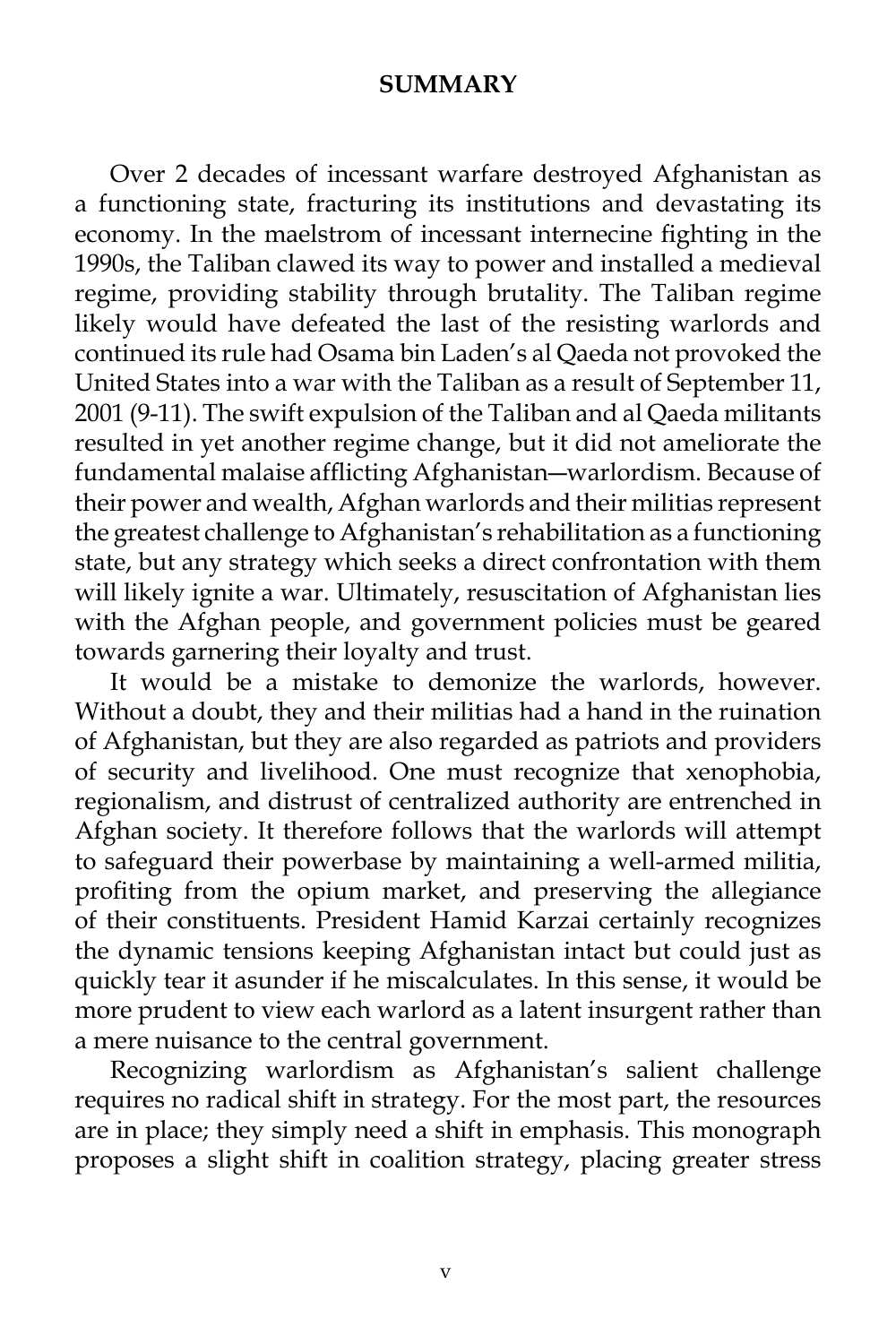on three approaches: 1) initiating a sophisticated public awareness campaign to win the war of ideas; 2) weaning Afghan society off the opium market; and 3) ending the culture of warlordism without sparking an insurgency.

 The public awareness campaign must be an open and public enterprise, and should not carry any hint of subterfuge. In this nation of Madison Avenue and Hollywood certainly, the various information media have no qualms with unabashedly influencing American cultural behavior, so marketing ideas in support of policy objectives would be no great leap. A sophisticated public awareness campaign requires the marrying of marketing experts with the expatriate Afghan artists in order to entertain Afghan citizens first, and foremost, then inform and persuade them, as well as rebut adversarial propaganda. Once firmly established in the Afghan society, the media can be adapted to address any variety of issues― Islamic extremism, the opium trade, warlord oppression, and the virtues of the Afghan National Army.

 The failure of the counternarcotics strategy for Afghanistan reflects fundamental inattentiveness to the economics of the opium culture, the potential ethical and social forces, and the opiate processing nodes. The central actors in weaning Afghanistan off opium are the farmers. Persuading the farmer to grow legitimate crops requires crop subsidies that permit profits equal to opium and access to foreign markets. Although subsidies may be exorbitant, given that 75 percent of the world's opiates come from Afghanistan, it is actually cheaper to pay off farmers as compared to the costs associated with national and international drug interdiction, law enforcement, and criminal prosecution. Permitting greater access to global markets is a matter of lifting trade barriers. Because nearly all the heroin in Europe originates in Afghanistan, a major incentive to relax Europe's agricultural trade barriers with Afghanistan exists. Moreover, the United Nations (UN) can assist in providing special access into Africa, Asia, and Latin America.

 Addressing the ethical and social aspects of poppy cultivation is a powerful tool in targeting Afghan behavior. In this regard, a public awareness campaign would be particularly effective in reaching the greatest audience. Making an appeal that narcotics violate the tenets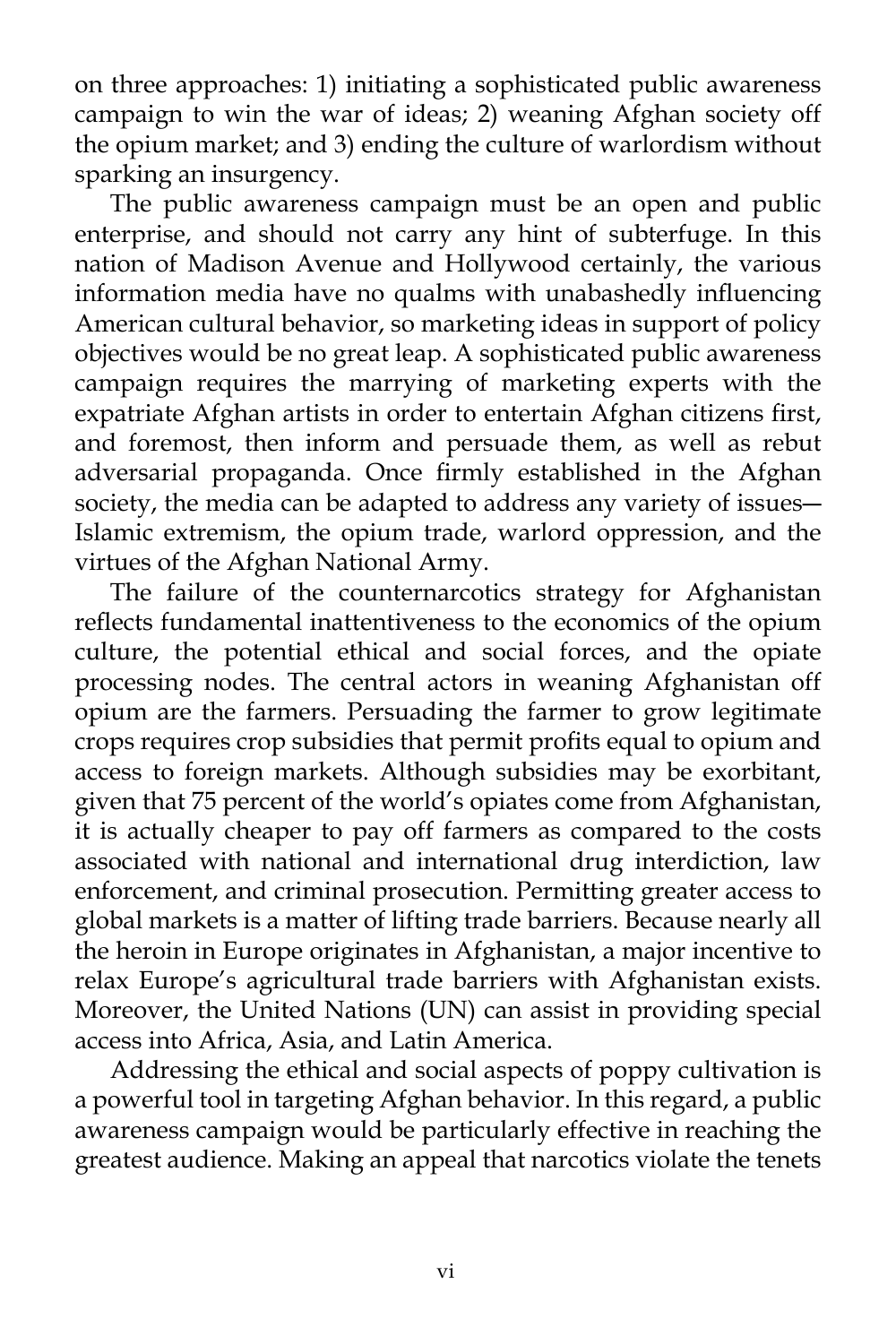of Islam and are dishonorable will likely resonate with the deeply religious Afghan citizens.

 The British and American forces in Afghanistan are assisting in training and supporting Afghan drug interdiction forces. In view of the limited opium processing plants and smuggling routes, the central government can apply pressure against the warlords and their lieutenants without hurting the farmers directly. This approach is less volatile than attempting to eradicate poppy growth directly. In view of the ease and speed with which poppies are grown, as well as the financial investment farmers have in their fields, focusing on interdiction will likely be more effective over time than hunting for will-o-the-wisp poppy fields.

 Ending the culture of warlordism would represent the culmination of effort in Afghanistan. In order to end this culture, an alternative must be available. Warlords provide two commodities for their constituents―security and a livelihood. The central government and coalition can assume both commodities using the Afghan National Army (ANA) and the Provincial Reconstruction Teams (PRT). The ANA has only recently achieved the necessary numbers to establish a presence in the provinces. Some may decry this use of the ANA as a diversion from its main task of providing security (e.g., fighting insurgents). The fact is that the coalition has been managing the Taliban/al Qaeda insurgency for the past 4 years, and for practical purposes, this insurgency is defanged. Although insurgent remnants may continue low level activities for years, the Afghan police forces should be able to shoulder a greater part of the burden in 2005. Under these circumstances, the ANA can bolster the legitimacy of the central government by establishing security and participating in local projects that resonate with the people, such as reconstruction, agricultural events, and ceremonies. The increased interaction between the ANA and the local Afghans will enhance recruitment of quality soldiers and provide a tangible association with the central government.

 Correspondingly, the coalition PRTs are an excellent vehicle for introducing the ANA and perhaps police forces into the provinces, as well as providing local employment through reconstruction projects. The number and size of PRTs can increase, with the increase of ANA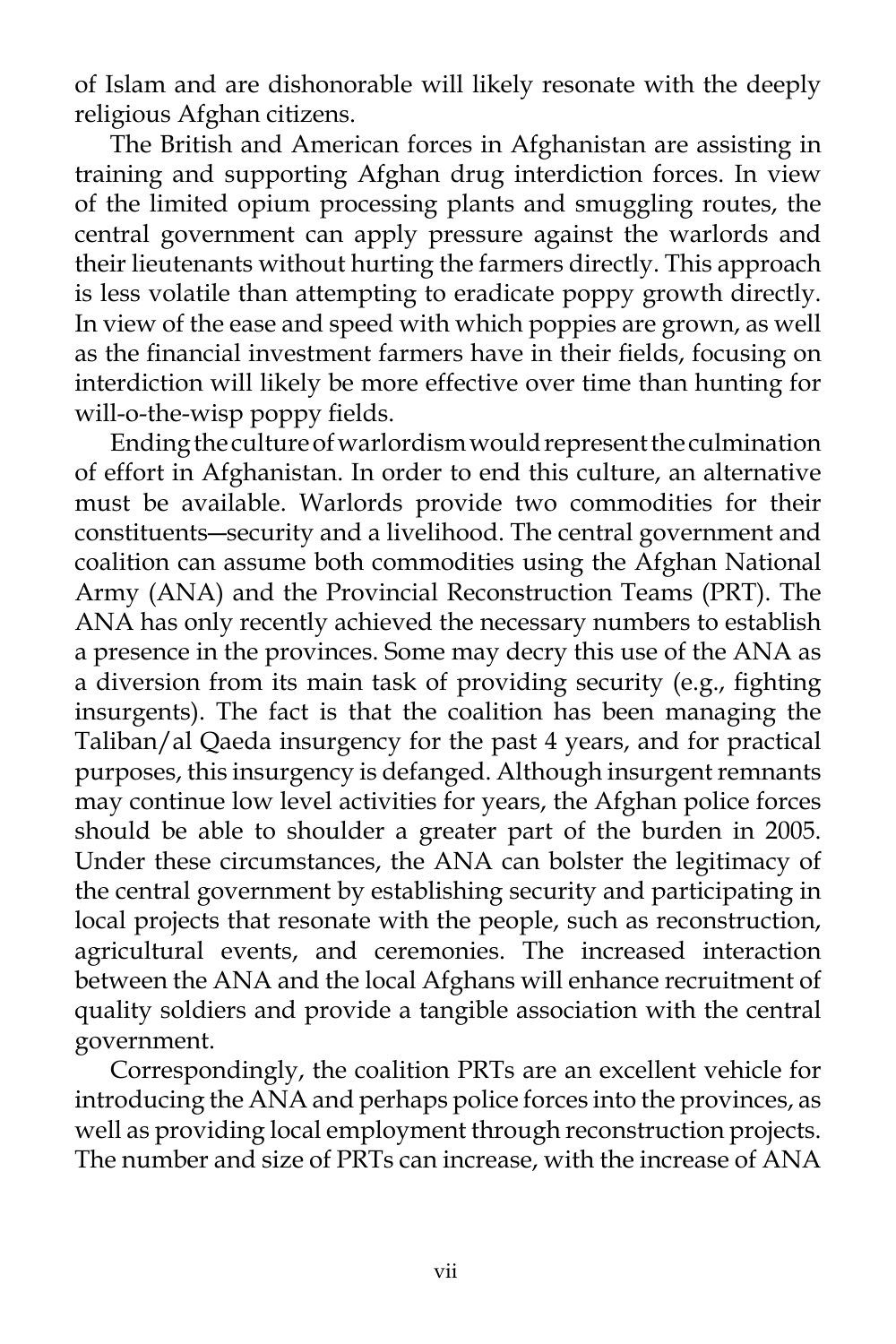soldiers into them. PRTs may be the best method for transforming international financial aid into reconstruction and local vocational training. Providing labor and skills to local individuals is an effective way to help the Afghans help themselves. In the long term, providing manual labor tools for dozens of workers and supervising the work projects over a period of weeks may yield a greater payoff than a PRT conducting reconstruction with bulldozers, backhoes, and other equipment in a matter of days. The use of PRTs with ANA soldiers offers an unobtrusive way to increase the presence and influence of the central government without a direct confrontation with the warlords. Their use also provides a benign way for Afghanistan to permit the passage of warlordism into history.

Recommendations:

- Adapt ways and means to support the main objective—the legitimacy of the central government in the eyes of the Afghan people.
- Invest resources for a public media campaign and test it in Afghanistan. Adapt it to other operations in the pursuit of the global war on terror.
- Wean Afghan society off the opium market by targeting the economics of the trade, emphasizing the un-Islam dimensions of illicit drugs, and interdicting the trade before it leaves Afghanistan.
- Invest heavily in PRTs and then populate with ANA soldiers and coalition cadre.
- Remain cognizant of Afghanistan's propensity towards xenophobia, regionalism, and conflict when executing sector security reform and supporting stratagems.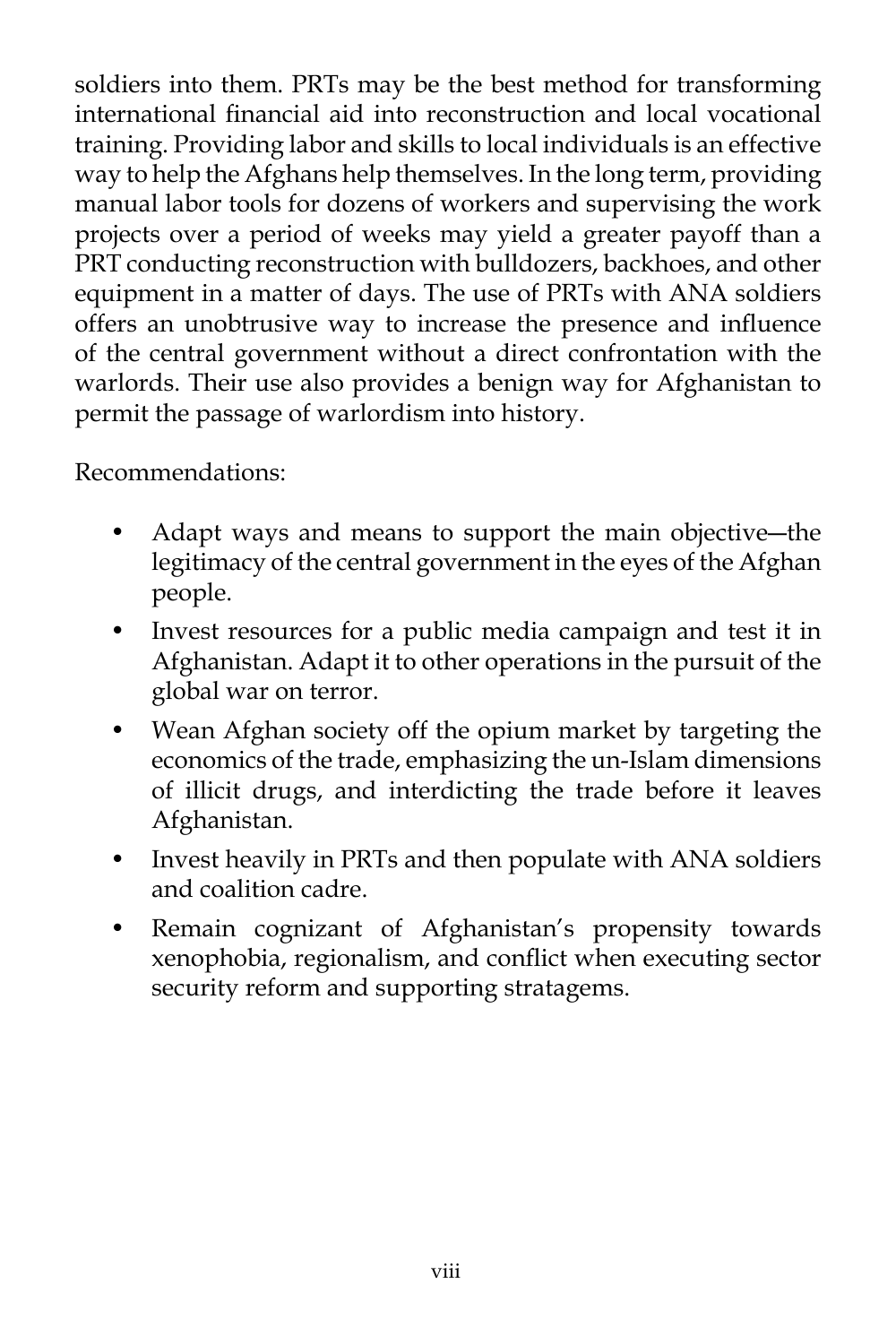### **AFGHANISTAN: RECONSTITUTING A COLLAPSED STATE**

*Preconceived notions, especially in war, are dangerous, because they give their own particular colour to all information that comes in; and . . . stifle any real understanding of the actual situation . . .*

General Aleksei A. Brusilov

#### **Introduction.**

 Every insurgency is unique, requiring a unique counterinsurgency strategy. The most egregious error in conducting a counterinsurgency campaign is to attempt a cookie-cutter approach from one insurgency to another. Afghanistan's uniqueness stems not from the series of insurgencies that have plagued the state for over 2 decades; rather, it is the state of commonplace lawlessness that challenges the central government, coalition, and the United Nations (UN).

 The collapse of Afghanistan as a state can be traced to events leading up to and including the Soviet Union's invasion in December 1979.1 During their 1980-88 war to destroy the *mujahidin* insurgents, the Soviets destroyed the socio-economic fabric of Afghanistan by killing 1.3 million Afghans, expelling another 5.5 million, destroying crops and irrigation systems, bombing granaries, razing villages, mining pastures and fields, and killing livestock.<sup>2</sup> The withdrawal of the Soviet army in 1989 led to a further descent into chaos as *mujahidin* insurgents continued to fight the communist government, which slowly lost control of Afghanistan over the next 4 years.<sup>3</sup> The *mujahidin*, or more accurately at this stage in the conflict, the warlord militias, did not discriminate between combatants and noncombatants. From 1992 through 1994, militia forces killed between 40,000 to 50,000 noncombatants in the course of fighting around Kabul alone. Their sheer rapacity throughout Afghanistan simply ravaged the economy.4 The rise of the Taliban in 1994 only exchanged rapacity for a medieval reign, but the civil war continued until the U.S.-supported Afghan Militia Forces (warlord militias) ousted the Taliban in late 2001.5

1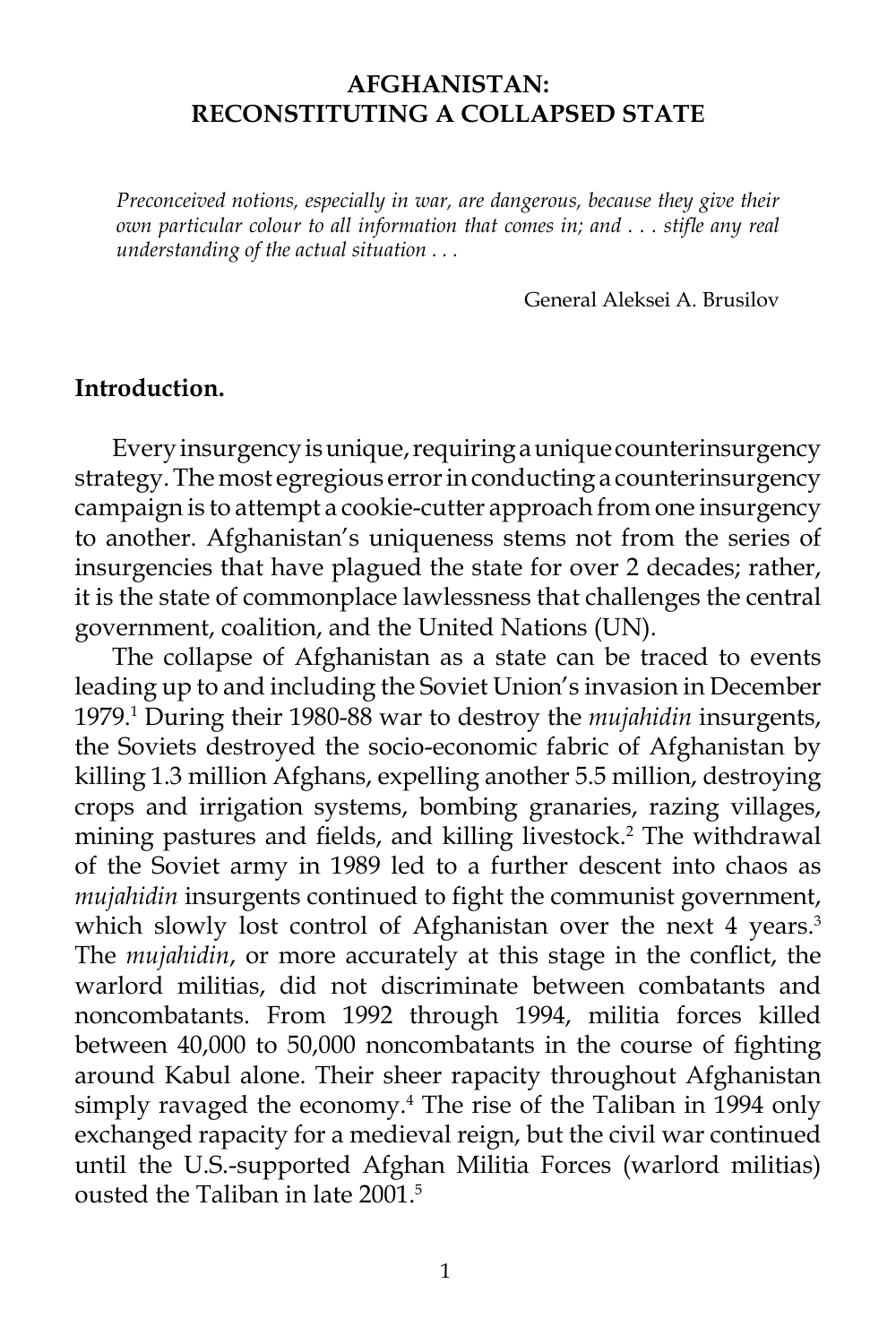By the time President Hamid Karzai's Islamic Transitional Government of Afghanistan was established as a result of the December 2001 Bonn Agreement, Afghanistan was in the worst sense a collapsed state as described by William Zartman.6 Afghanistan could no longer perform the basic functions of a sovereign government. It no longer possessed a decisionmaking center of government; centralized law and order were nonexistent, and social cohesion only existed at the tribal level; it was no longer a symbol of identity, as the inhabitants reserved their allegiance to their warlords or tribal chiefs; and it had lost its domestic legitimacy as it could not provide any socioeconomic services to the citizens.<sup>7</sup> Twenty-three years of war had destroyed all vestiges of state functions.

 Regarding the road to rehabilitation, Zartman recommends reversing the process of collapse as follows: 1) the central government must gain control of its state agents (functioning, uncorrupt military and police forces, subordinated to the government); 2) government authorities must practice positive politics (elections, platforms, and legislation); 3) the central government must make progressive reforms (not eschew difficult decisions); 4) the central government must expand its political power base beyond the immediate circle or capital; and 5) the central government must extend its authority throughout the state so that local warlords and neighboring states do not fill the vacuum.8 Technically, Zartman is correct in his assessment, and technically, the UN-mandated International Security Assistance Force (ISAF) is attempting to reverse the process with its Sector Security Reform (SSR) strategy.9 However, rebuilding Afghanistan's sovereignty is not a matter of putting the pieces back in place and hoping Afghanistan will reanimate automatically as a functioning state.

 It may surprise some to know that the main purveyors of Afghanistan's continued lawlessness are the warlords and not the Taliban/al Qaeda militants. Because of their power and wealth, Afghan warlords and their militias represent the greatest challenge to Afghanistan's rehabilitation, but a confrontational strategy with them will likely lead to widespread fighting. Coalition strategy must not forget that the ultimate medium for change resides in the Afghan people, and every aspect of SSR must nurture their allegiance towards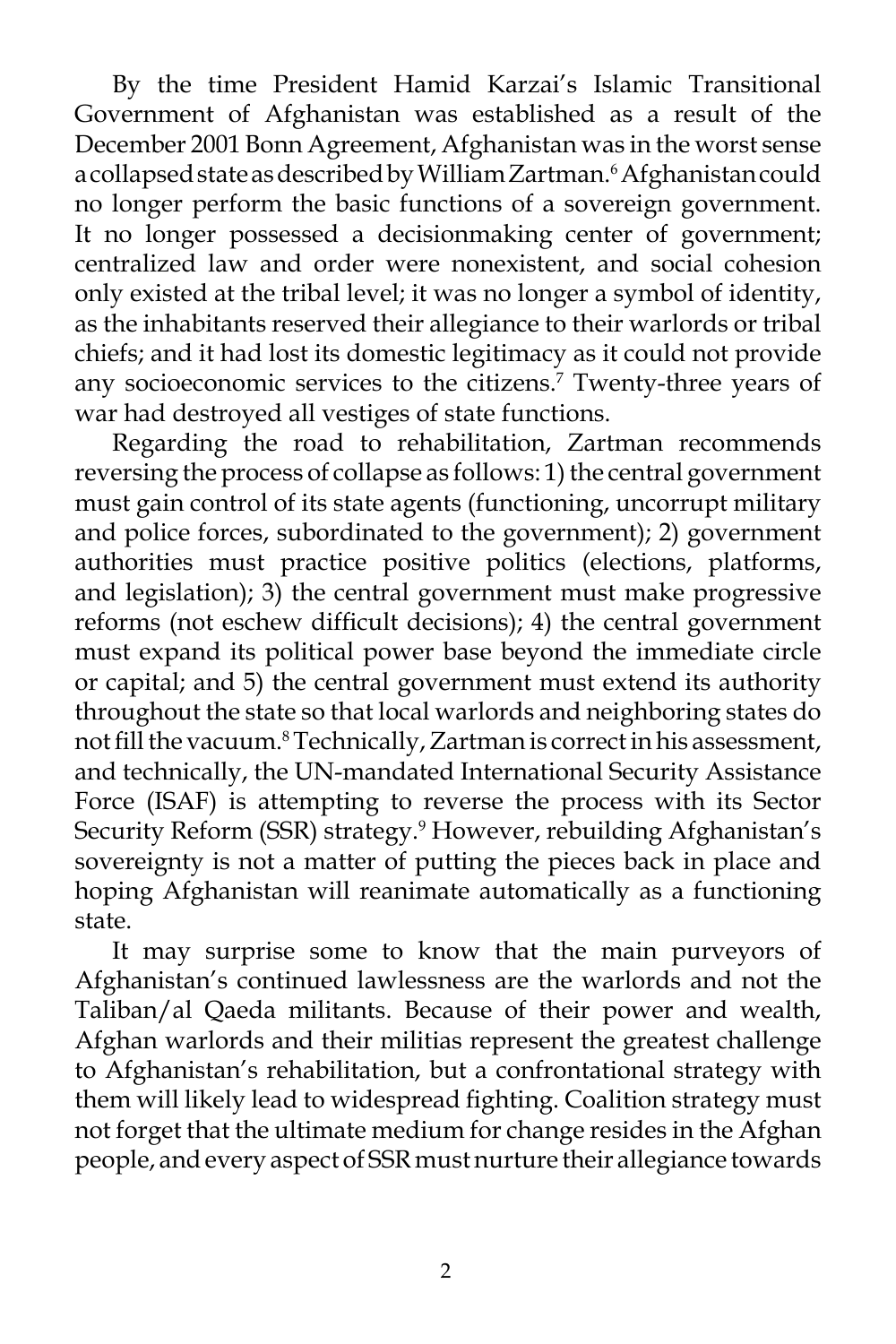and trust in the Afghan central government. Afghanistan's domestic legitimacy necessitates this recognition. For the most part, the needed resources for strategy implementation are readily available and only require a change in focus.

 This monograph proposes a slight shift in coalition strategy, placing greater stress on three approaches: 1) initiating a sophisticated public awareness campaign to win the war of ideas; 2) weaning Afghan society off the opium market; and 3) ending the culture of warlordism without sparking an insurgency. As this monograph will seek to demonstrate, all elements of this strategy are mutually supporting and synergistic. This strategy not only creates a compelling methodology for restoring Afghanistan as a functioning state, but it also possesses tools useful for similar nation-building efforts elsewhere.

### **The Warlord Gordian Knot.**

 Recognizing that the warlords are the central problem to Afghanistan's future is one thing, but finding a way to deal with them is quite another. Not only were the warlords and their militias the freedom fighters against the Soviet occupation, they were also the principal allies of the United States against the Taliban and al Qaeda.10 Not surprisingly, the United States continues "to rely on the independent warlords for help hunting down remnant units of the Taliban and al Qaeda."11 And as the central government and coalition pursue a host of activities, the warlord militias still function as a home guard, protecting their provinces from militant infiltration.

 Yet, the warlords and their militias are a double-edged sword. Despite their service to Afghanistan, they and their militias are not yielding to the authority of Karzai's central government. Three years have passed since the UN stipulated the subordination of the 200 or more warlords and their militias to the central government.<sup>12</sup> The principal vehicle for the dissolution of the militias is the Disarmament, Demobilization, and Reintegration (DDR) initiative as part of the Japanese-led Afghan New Beginnings Program (ANBP). In early 2003, ANBP established an arbitrary DDR target goal of 100,000 militiamen because the true size of the Afghan Militia Force was unknown and remains unknown due to warlord and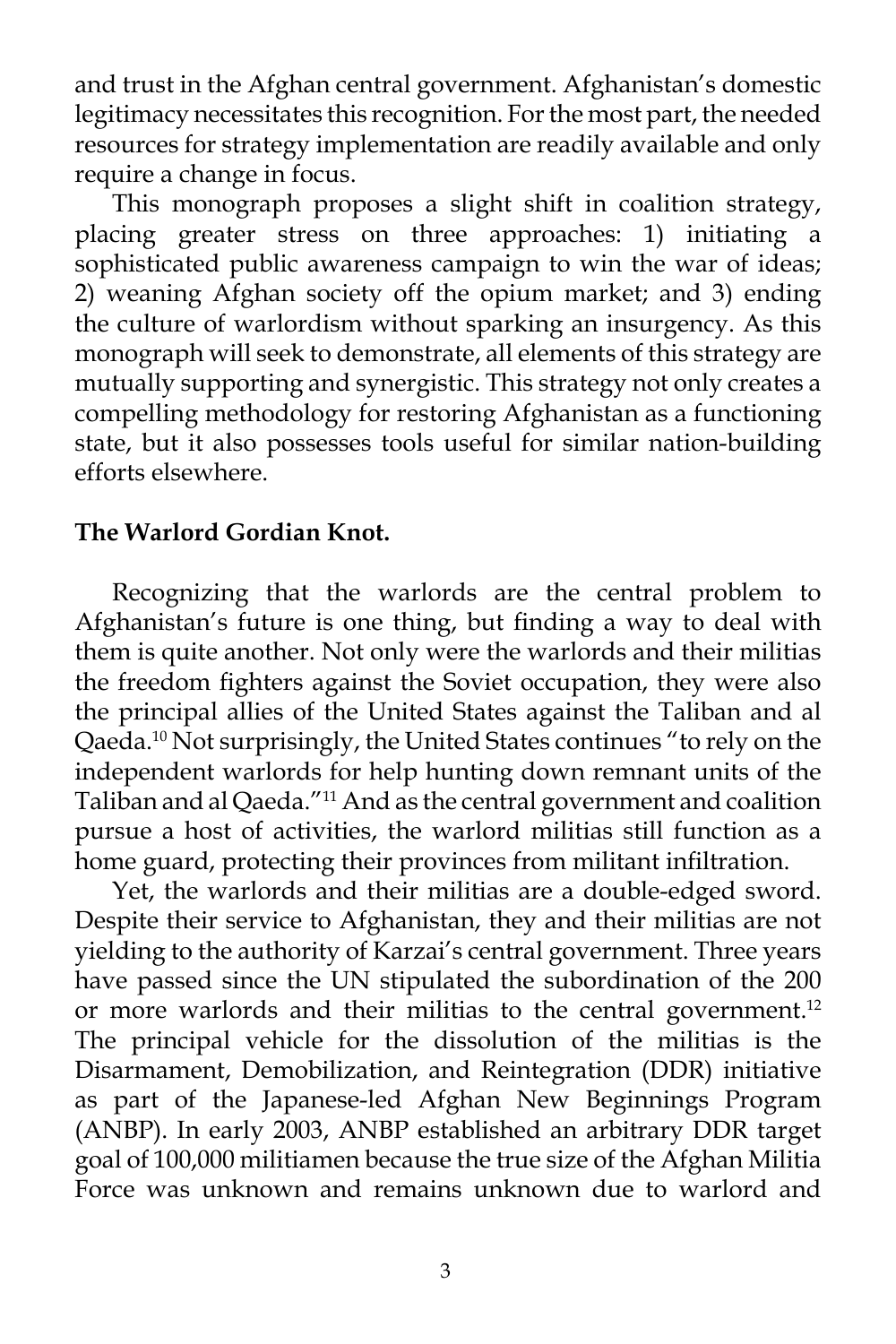militia commander obstructionism.13 United Kingdom (UK) Colonel Peter Babbington, who is responsible for executing DDR, regards the necessity for warlord compliance as the fatal flaw in the whole process, with a persistent gulf between their words and deeds.14 Warlords and militia leaders are able to shroud their troop strengths by paying their militiamen with profits from the illicit opium trade. Without government fiscal oversight, the true size of the militia forces is not knowable; hence force estimates have ranged wildly from 60,000 to 250,000.15 Militia end-strengths are practically a side issue, though, since few militia forces (under 17,000) have processed through DDR, and those that have are considered by the warlords as the most expendable.<sup>16</sup> Moreover, contrary to the spirit of DDR, the warlords have turned in obsolete, incomplete, and nonfunctioning weapons and equipment for the fledgling Afghan National Army (ANA), reserving the most modern and well-maintained weapons and equipment for their militia.<sup>17</sup> One conclusion is incontestable: DDR alone will not defang the warlords.

 In response to warlord recalcitrance, Karzai recently proclaimed warlord militias as the greatest threat to Afghanistan, a threat even greater than the Taliban insurgents, and that he planned to institute new measures to disarm them.18 Exactly what new measures Karzai intends to employ are inscrutable. In the past he has used various stratagems to pare the power of various warlords: persuading some to comply with DDR and co-opting others by appointing them as provincial governors, cabinet ministers, and to similar positions;<sup>19</sup> and in some cases, deploying elements of the ANA ostensibly to quell fighting among warlords, but in reality, a subtle way of establishing his authority without being too confrontational. His boldest and riskiest move was the recent dismissal of Ismail Khan, the governor of the Herat province and a warlord thought to be untouchable. Throughout his political maneuvering, Karzai remains sensitive to honoring the past sacrifices and patriotism of the warlords and militia. Reflecting Karzai's sensitivities, U.S. Ambassador Zalmay Khalilzad avers that the government must balance the use of force with incentives when addressing the warlords and their militias: "There must be a place of honor for those who cooperate."20

 Such a measured approach is much more than yielding to nostalgia. A government and coalition military campaign to crush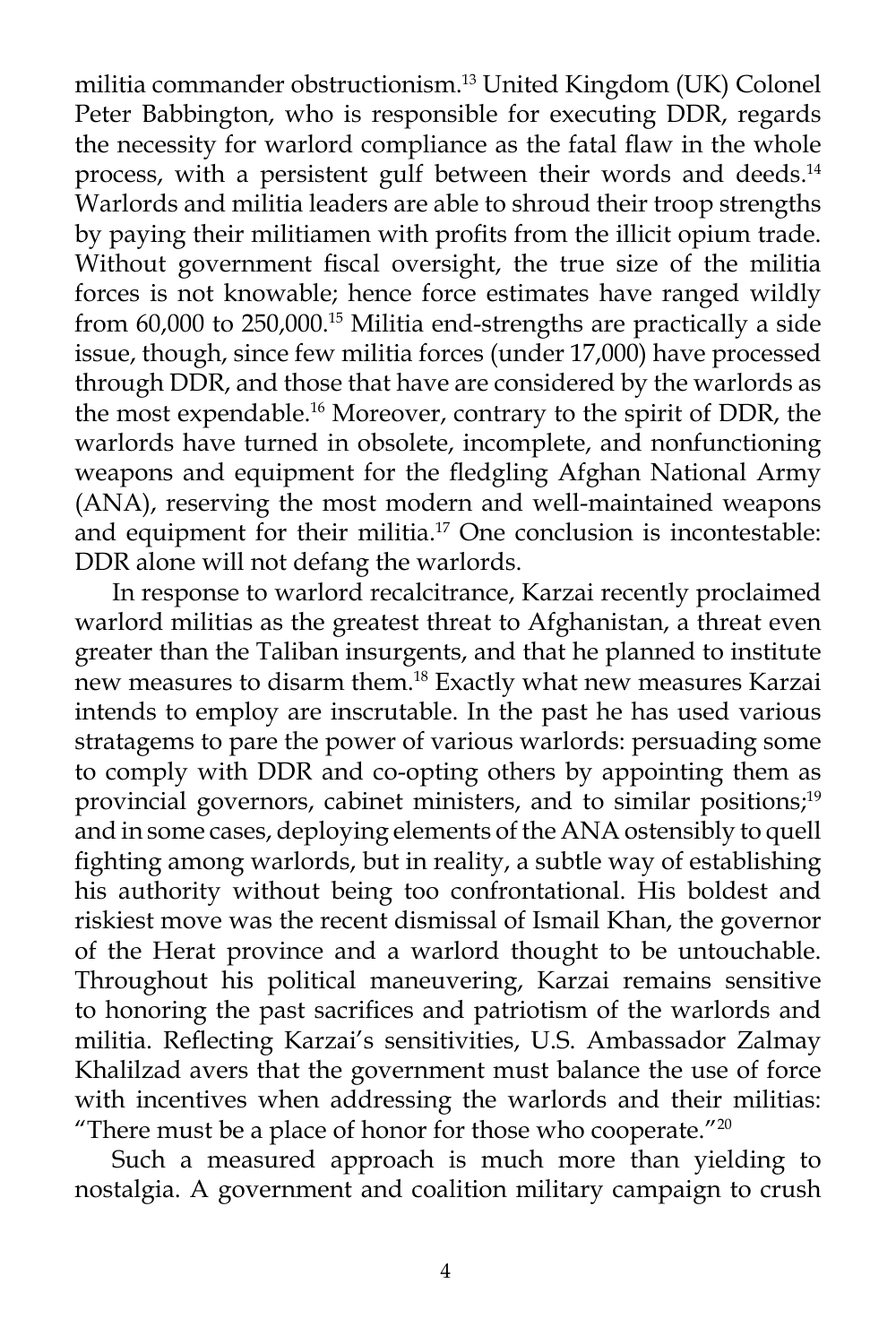the warlords would likely lead to renewed fighting or even a full fledged insurrection. Afghanistan has a "long tradition of resistance to central authority and foreign interference."<sup>21</sup> A product of numerous historical invasions and compartmentalized geography, Afghan society is actually a quilt-work of "village states" comprising various tribes and ethnicities. The basic subnational unit is the *Qawm*, a social "identity based on kinship, residence, and sometimes occupation." $^{22}$ When not fighting foreign invaders, Afghans have a rich history of internecine warfare among regions or between warlords and the central government due to tribal rivalries, ungovernable tribes, blood feuds, and chieftain ambitions. With loyalties devolving to the family and tribe, progress at the national level remains a slow process, but from the Afghan perspective, these arrangements also serve to protect the *Qawm* from an oppressive central government or invader.<sup>23</sup>

 It would be wise to regard Afghan warlordism as a latent insurgency. Regardless of any exigencies justifying the use of force against the warlords, even small operations risk sparking a visceral uprising that could easily spread throughout Afghanistan. The Taliban, al Qaeda, and Hizb-I Islami Gulbuddin (HIG) insurgents would be quick to exploit this change in fortunes for a revival of their jihad against the West. $24$  Hence, confronted by powerful and often irascible warlords, a low-level insurgent threat from the Taliban and other militants, and a country left destitute by 23 years of warfare, the central government and coalition must be open to new approaches if the path to a functioning state is to continue.

### **Public Awareness Campaign.**

 A public awareness campaign is an integral part of information operations, but it should not be regarded as merely a news provider or a clandestine operation. A sophisticated public awareness campaign seeks to engage its audience by being entertaining, first and foremost. In the process, it weaves in daily themes to inform and persuade the public, and to rebut adversarial propaganda. To illustrate, the U.S. propaganda efforts during World War II provide a useful framework for reference. The Office of Strategic Services (OSS)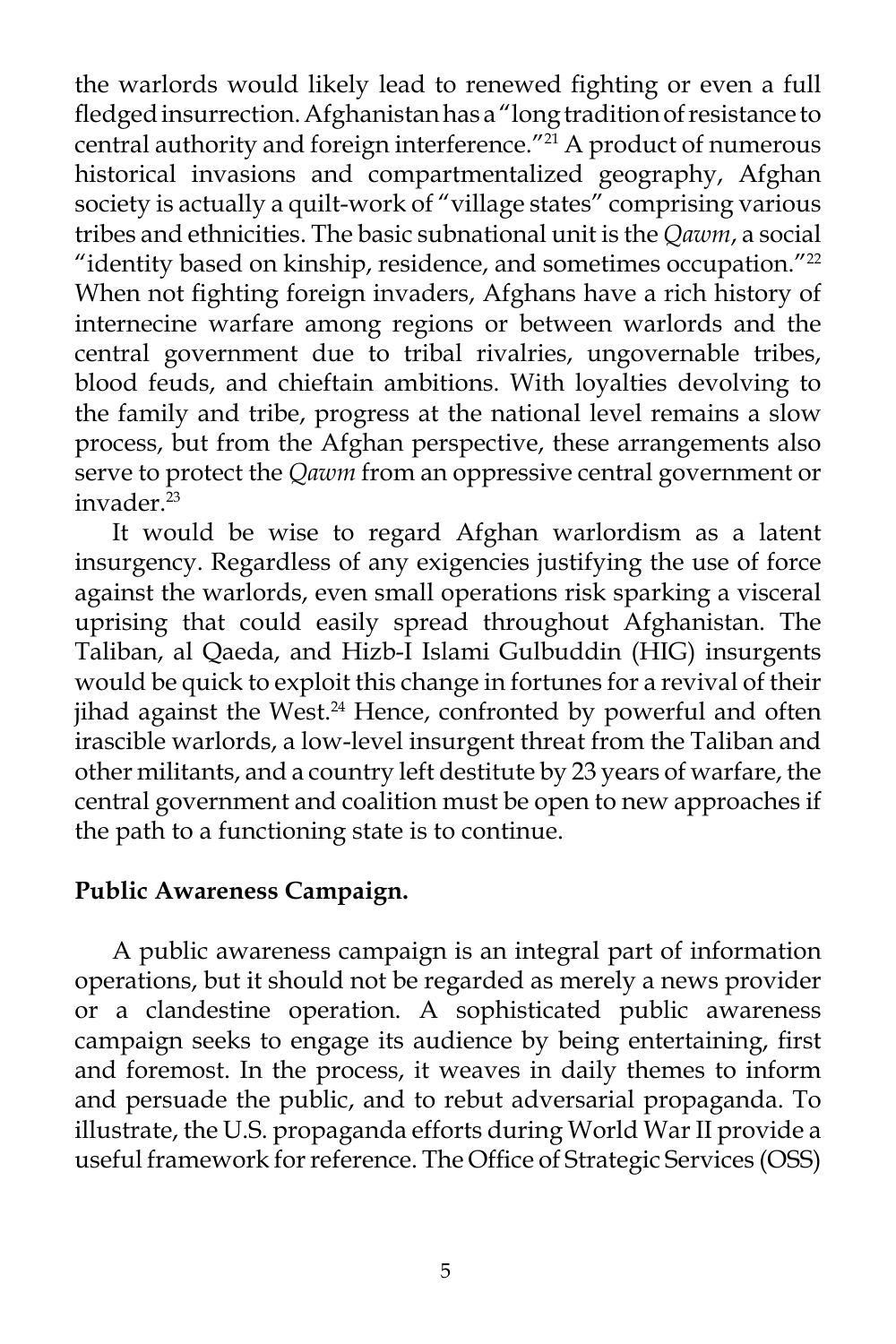designed a clandestine media operation to connect with the German people and soldiers by recruiting German and Austrian expatriate actors, musicians, comedians, and playwrights to produce radio programs, which provided entertainment while subtlely weaving in OSS themes. The expatriates possessed the linguistic, cultural, and political skills needed to resonate with German listeners.<sup>25</sup> The operation was a resounding success, albeit never advertised even after the war. German soldiers and civilians eagerly but secretly tuned into the programs for their entertainment value. The subtle messages and humor poking fun at the Nazi regime had the desired effect and even prompted an uprising in Bavaria near the end of the war. $26$ 

 Care must be taken not to use the public awareness campaign for deception, which is a specific intelligence operation aimed at deluding enemy leaders.<sup>27</sup> Deception performs a valuable service during a conflict, but in this role it would be counterproductive because credibility is crucial. A public awareness campaign should be an open enterprise and rely on facts to inform and persuade the public.

 To launch the campaign with the greatest and most immediate effect, the coalition should recruit expatriate Afghan entertainers and journalists from coalition member states for radio and television programs. Naturally, qualified Afghans living in Afghanistan would be eligible, and close cooperation with the Afghan government would be a prerequisite for such an operation. Like the German case, only these professionals possess the requisite skills to reach the Afghan people. To provide coherence of effort, the production staff should be comprised of professional marketing and media executives, anthropologists, and government policy officials (both U.S. and Afghan). Because Afghanistan is comprised of diverse ethnic groups and languages (Pashtu, Dari, and Turkic, among others), the programs would need to adapt the content for the targeted audience.

Approximately 36 percent of the population is literate, $28$  so the campaign should rely predominantly on the visual and oral media. In this pursuit, the enterprise would require an investment in sufficient station equipment, studios, and towers to cover all of Afghanistan, as well as enough transistor radios and televisions (for community TV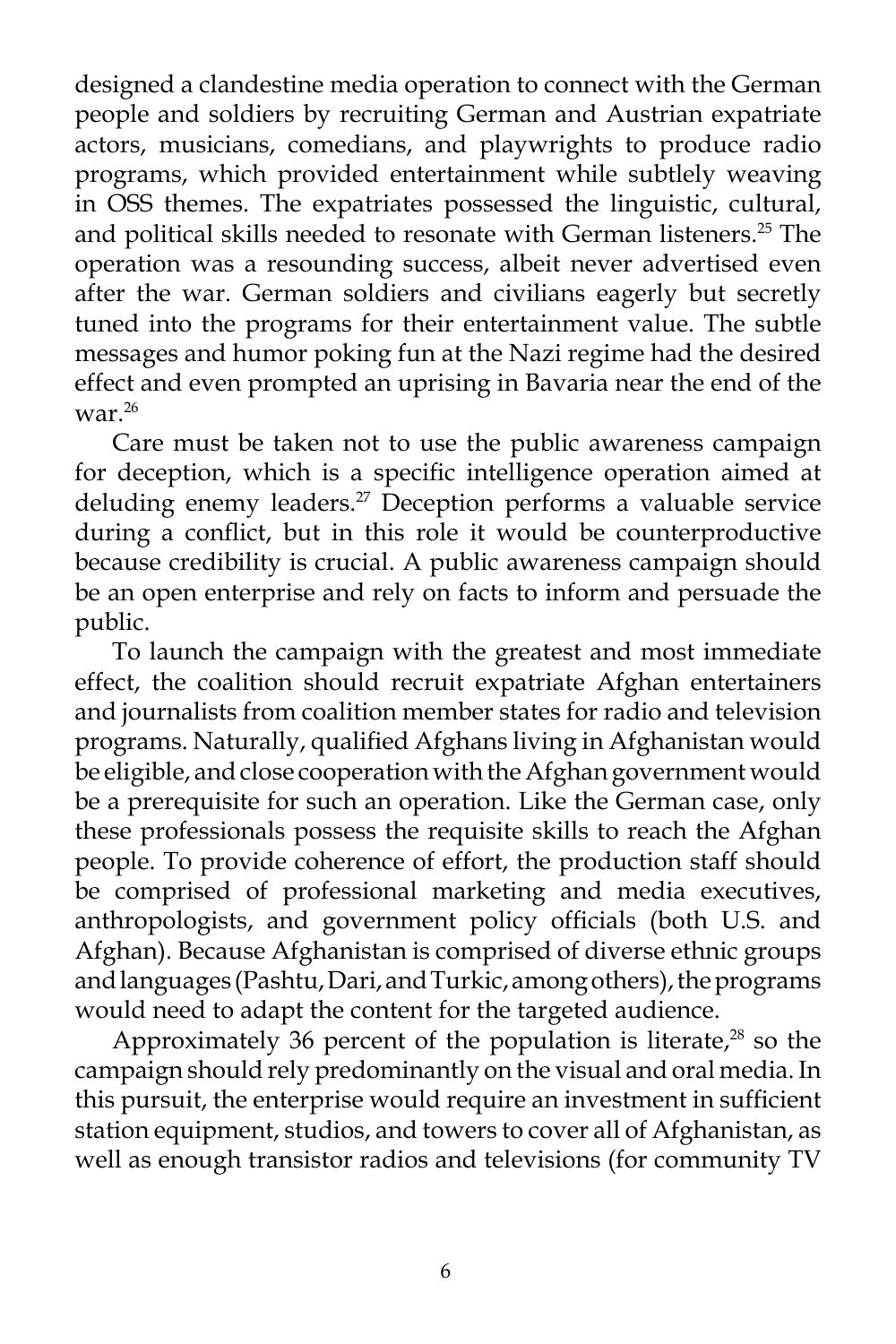centers) for adequate reach. Because of the mountainous geography, satellite radio and television transmissions may be better. Besides the entertainment value with interwoven themes, the programs could gradually expand to panel debates, talk shows, and so forth, so as to air differing viewpoints, hearsay, and grievances. It stands to reason that once the audience grows, the law of economics will take over and the programs will turn a profit. By opening a public dialogue, the people will not be as susceptible to extremist rhetoric, rumors, and disinformation. Feedback through surveys and polls will enhance the quality of the public awareness campaign. Initially, the public media focus should be on the insurgents, but as the medium matures, it can shift to other issues, such as the opium problem, warlord corruption, the progress of the ANA, and other government initiatives.

 Despite the intrinsic value of a public media campaign, the U.S. Government may be reticent to adopt it due to preconceived ideas. In a recent article, Charles Krohn, a former deputy chief of public affairs in Iraq, believes that, in general, Americans view public media operations as dishonorable and underhanded.29 Krohn develops his thesis further. Ironically, the media is engrained in American culture because it is used to market ideas (e.g., speeches, press conferences, and news programs) and to market products (e.g., basic advertising, the armed forces, and coalitions). A public media campaign in reality *is* a form of advertising, and the product *is* the promotion of democracy as well as the free exchange of ideas. Regional Islamic extremists and their affiliates readily and unabashedly attempt to marginalize the United States in the war of ideas, so refusing to engage the local citizens in this arena places the coalition on the defensive. The public awareness campaign seeks to win the allegiance of the undecided, and the initial step in separating the extremists from the moderate Moslems is to persuade them that the efforts of the United States are noble and to their benefit.30

 The appropriate agency for the public media campaign should probably lie in the government-civilian sector. Mr. Krohn observes that the Department of Defense has made such operations an unintended secret enterprise by relegating them to psychological operations (PSYOP) units within the Special Operations Command.<sup>31</sup> The Combined Forces Command-Afghanistan (CFC-A) and the ISAF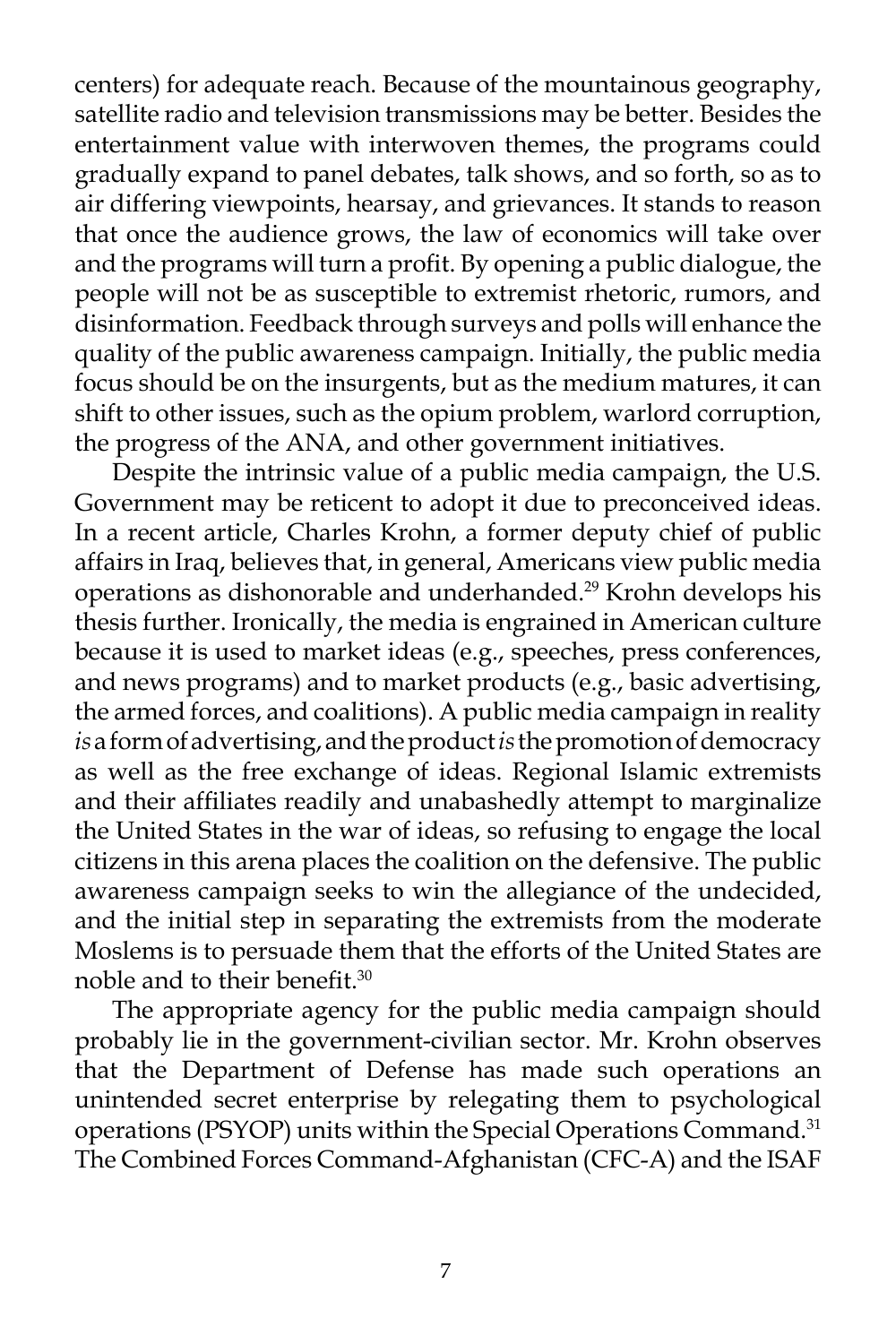operate five PSYOP radio stations, and CFC-A supports numerous independent radio stations for PSYOP and public affairs messages.<sup>32</sup> CFC-A also uses Afghanistan's existing radio and TV stations, as well as the international media, to disseminate information.33 Because surveys have revealed that radio is the most effective media for spreading messages, CFC-A gives away transistor radios to Afghans.<sup>34</sup> The question remains whether these efforts resonate effectively with the Afghan people. More importantly, does the fact that PSYOP units operate these stations evoke any suspicions with the Afghans? In the long term, a professional media effort operating as a public service will most likely provide the greatest payoff.

## **Resolving Afghanistan's Addiction to Opium.**

With its poppy cultivation increasing unabated, Afghanistan produces 75 percent of the world's illicit opium.35 Years of poverty, conflict, and shattered central authority have created, or significantly contributed to, the entrenchment of opium in Afghan society. Afghanistan's poppy cultivation has gained international attention because it exacerbates drug problems in other countries, and its drug trade provides tremendous wealth for organized crime and terrorist organizations.<sup>36</sup> Poppy growth in Afghanistan is rampant, taking place in 28 of the 32 provinces. Farmers are drawn to poppy cultivation because poppies are easy to grow in arid climates and generate vastly greater profits than other crops. For example, the aid organization, German Agro Action, estimates that profits for opium are \$600 to \$1,000 per kilogram, as opposed to \$1 per kilogram for rice or wheat.<sup>37</sup> Afghanistan could easily become a narco-state with traffickers and drug lords increasing their hold over the farmers and the economy, generating billions in profits and providing between 50 to 60 percent of Afghanistan's economy. Although the farmers are drawn to poppy cultivation for a living, the majority of the profits go to the traffickers, warlords, militia leaders, and even the Taliban, al Qaeda, and Hizb-i-Islami (HIG).<sup>38</sup>

 Earlier errors by the UK and the UN contributed to Afghanistan's current socio-economic addiction to opium. In accordance with its counternarcotics strategy, the British paid poppy farmers to eradicate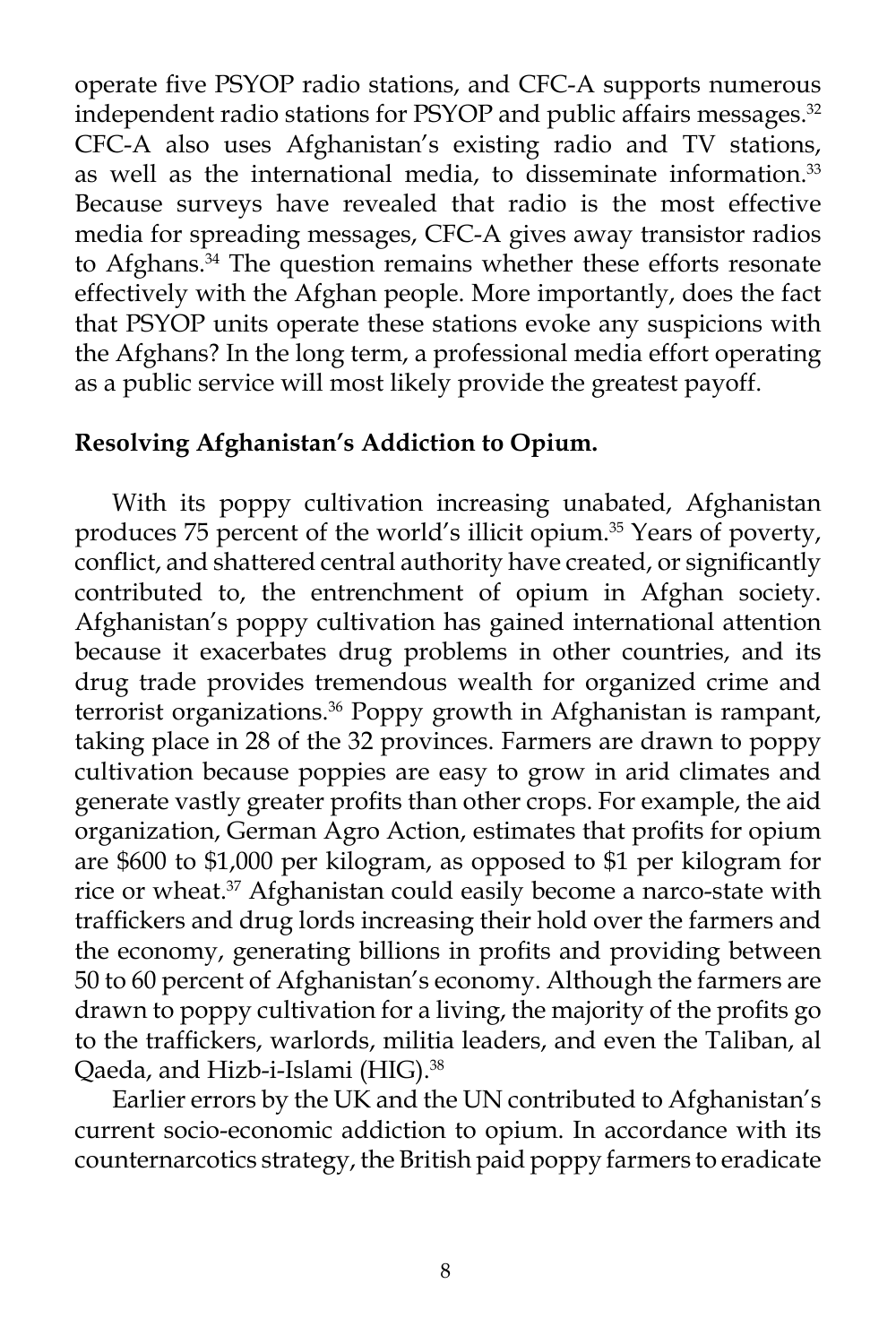their crops for legal crops; however the strategy backfired because it prompted other farmers to start growing poppies in order to enjoy the windfall as well. The UN alternative crops program failed because the UN imported wheat into Afghanistan at the same time Afghan farmers were growing wheat. As a result, the UN unintentionally crippled the domestic market for Afghan wheat farmers.<sup>39</sup>

 Although U.S. and other agencies have discussed using the U.S. military in counternarcotics efforts, to include crop eradication, both carry unintended consequences. Senior U.S. military and civilian leaders recommend confining the antidrug campaign to law enforcement. "Enmeshing U.S. troops in drug fights . . . would alienate many Afghans―some of whom have become useful intelligence sources―and also divert attention from the core U.S. military missions of combating insurgents and aiding reconstruction."40 Aid workers warn that Afghans depend on the opium trade for their livelihood, and senior coalition military leaders believe eradication could spark an additional insurgency by the warlords.<sup>41</sup> The one imperative of the counternarcotics campaign must be to avoid driving the Afghans into the arms of the warlords.

 The counternarcotics strategy should target three poppy pressure points in Afghanistan: the economic, the ethical/social, and the opiate processing nodal points. The UN Office on Drugs and Crime asserts that the laws of economics can be used to diminish the opium market.42 The United States and European Union (EU) should subsidize legal crops, paying farmers as much for them as they would receive for opium. Although such subsidies appear exorbitant, given the amount of money and resources devoted to combating drug trafficking globally, shifting more money to nip the market in the bud seems relatively cheap.<sup>43</sup> The UN, United States, and EU can bolster Afghanistan's legal agricultural exports by providing greater access to foreign markets. In 2004, 35 countries worldwide required external food assistance: 24 in Africa, 5 in Asia/Near East, 5 in Latin America, and 1 in Europe.<sup>44</sup> Because Europe receives the lion's share of opiates from Afghanistan, representing 95 percent of its heroin consumption, it is in the EU's best interests to relax some provisions of its Common Agricultural Policy (CAP), permitting Afghan agricultural products into the EU.45 In this case, the EU could collaborate with Afghanistan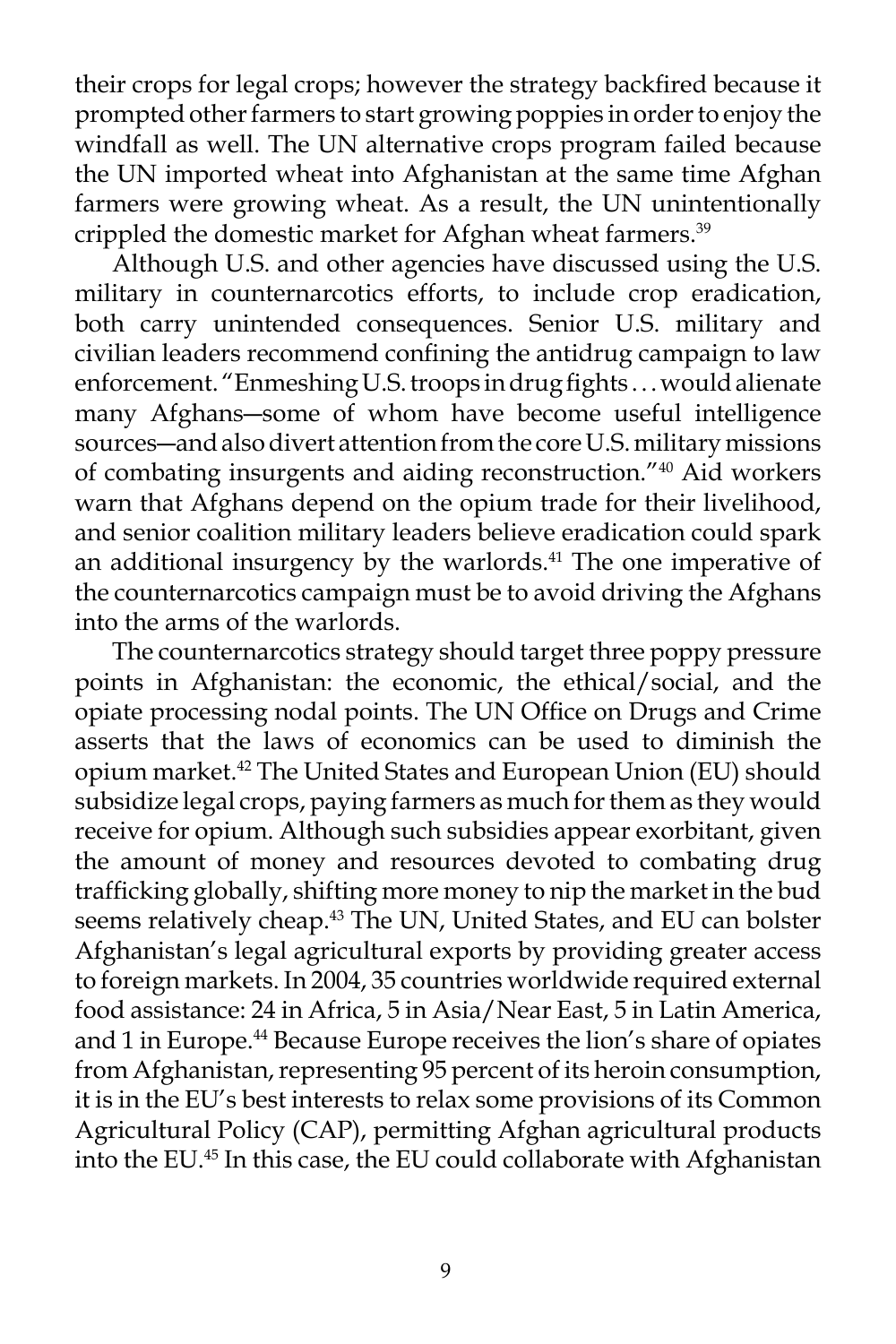to import a high value agricultural product for European consumers. The UN can permit greater agricultural access to other needed areas as well to provide an enduring market. The bottom line must transcend domestic agricultural concerns and barriers and permit Afghanistan to develop its agricultural market so as to undercut the illegal opium market. Understandably, the warlords will likely coerce these profits from the farmers, but the immediate goal is to interrupt poppy cultivation long enough for the institutional knowledge to dissipate and the market to shift to other regions. Once this shift occurs, then the government can focus on warlord racketeering.

 Increasing comprehension through the public awareness campaign accentuates the unethical aspects of poppy cultivation. Specifically, the media campaign would target Afghan ethical values by emphasizing that opium consumption is against the tenets of Islam and is dishonorable.46 For those Afghans that rationalize opium consumption as affecting only nonbelievers, the public awareness campaign should emphasize the legal ramifications of getting caught, as well as the human tragedy stories related to opium use among Afghans. Highlighting one's honor in this enterprise taps into the Afghan psyche. Lastly, emphasizing that warlords and Islamic extremists are reaping huge profits from the drug trade, while Afghans struggle with poverty, helps to isolate the former from Afghan society.

 A greater emphasis on targeting processing laboratories and movement of opium products places pressure on the drug lords without affecting the farmers directly. Only around 12 industrial labs process the opium into heroin in the northern, eastern, and southern provinces. Forty percent is smuggled through Uzbekistan, Tajikistan, and other northern states, whereas 30 percent goes through Iran and Pakistan.<sup>47</sup> In response, the British have trained an Afghan narcotics interdiction force, and existing counternarcotics police units are expanding. A special judiciary task force comprising prosecutors and judges is planned to operate in a secure facility near Kabul. Moreover, the U.S. military plans to support Afghan narcotics interdiction operations with airlift and intelligence to increase border security.<sup>48</sup> Ostensibly, attempting to interdict the finished product appears much more difficult than simply eradicating poppy fields, but in 2004 alone, an estimated 321,236 acres were used for poppy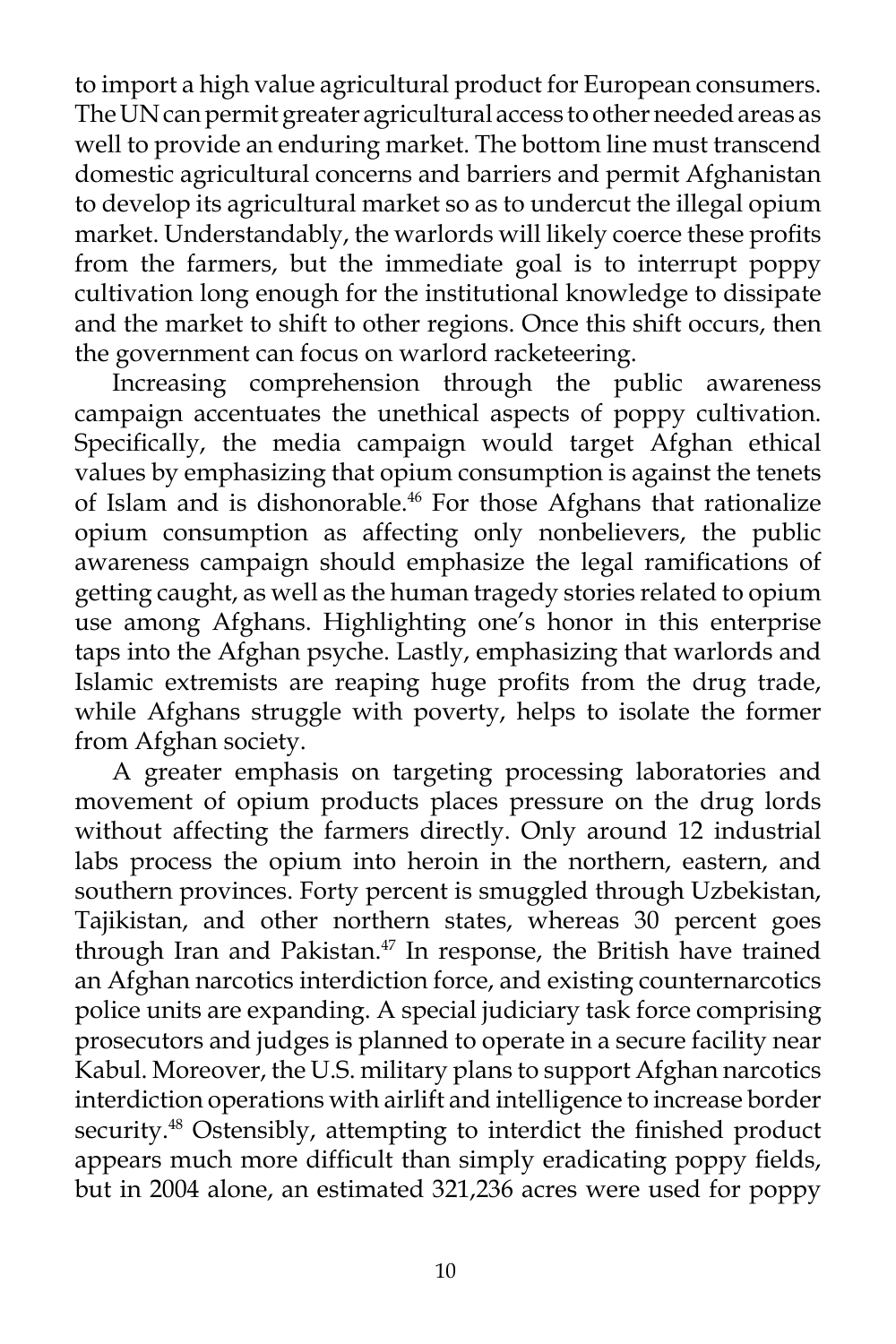growth, much of it in small, isolated fields.<sup>49</sup> Because poppies are so easy to grow in Afghanistan, farmers can rapidly establish new fields as fast as they are eradicated. Focusing intelligence and interdiction forces on processing laboratories and smuggling routes makes more practical sense than attempting to scour Afghanistan for poppy fields, and the farmers are not directly affected.

 If the opium market can be eliminated in Afghanistan, the resulting diminution of global supplies and higher prices will cause the opium/heroin market to collapse. Even if opium cultivation shifts to other countries, such as Myanmar and Laos, their low opium yield areas will not restore supply levels for cheap heroin at the current level. Anecdotal evidence suggests that Afghans would not grow poppies if a viable agricultural market was available. In this regard, integrating the ethics of the illicit drug trade into the counternarcotics campaign is a powerful tool in Afghanistan's deeply religious culture. Persuading the EU to relax its Common Agricultural Policy to accept Afghan agricultural products will be much more difficult, but the heavy consumption of heroin in Europe provides a powerful incentive. Lastly, concentrating on the processing and smuggling nodal points makes greater use of the finite intelligence and interdiction forces. With the loss of their largest source of wealth, the warlords would not be able to maintain their militia forces at current levels and they would find their power flagging. In short, the counternarcotics campaign has the greatest potential for setting Afghanistan on a progressive course.

### **Ending the Culture of Warlordism.**

The warlords provide two services for their constituents―security and employment―which in turn generate local fealty. For the central government to challenge the warlords' traditional position in Afghan society, it must present an image which resonates with the average citizen. Ultimately, the central government wants to be the primary authority in Afghanistan, but it risks sparking an uprising if it becomes too confrontational. In this regard, a steady encroachment into the provinces stands a better chance of a peaceful change in authority. Since Karzai is co-opting many warlords into the government, the transition to legitimate central authority is complementary.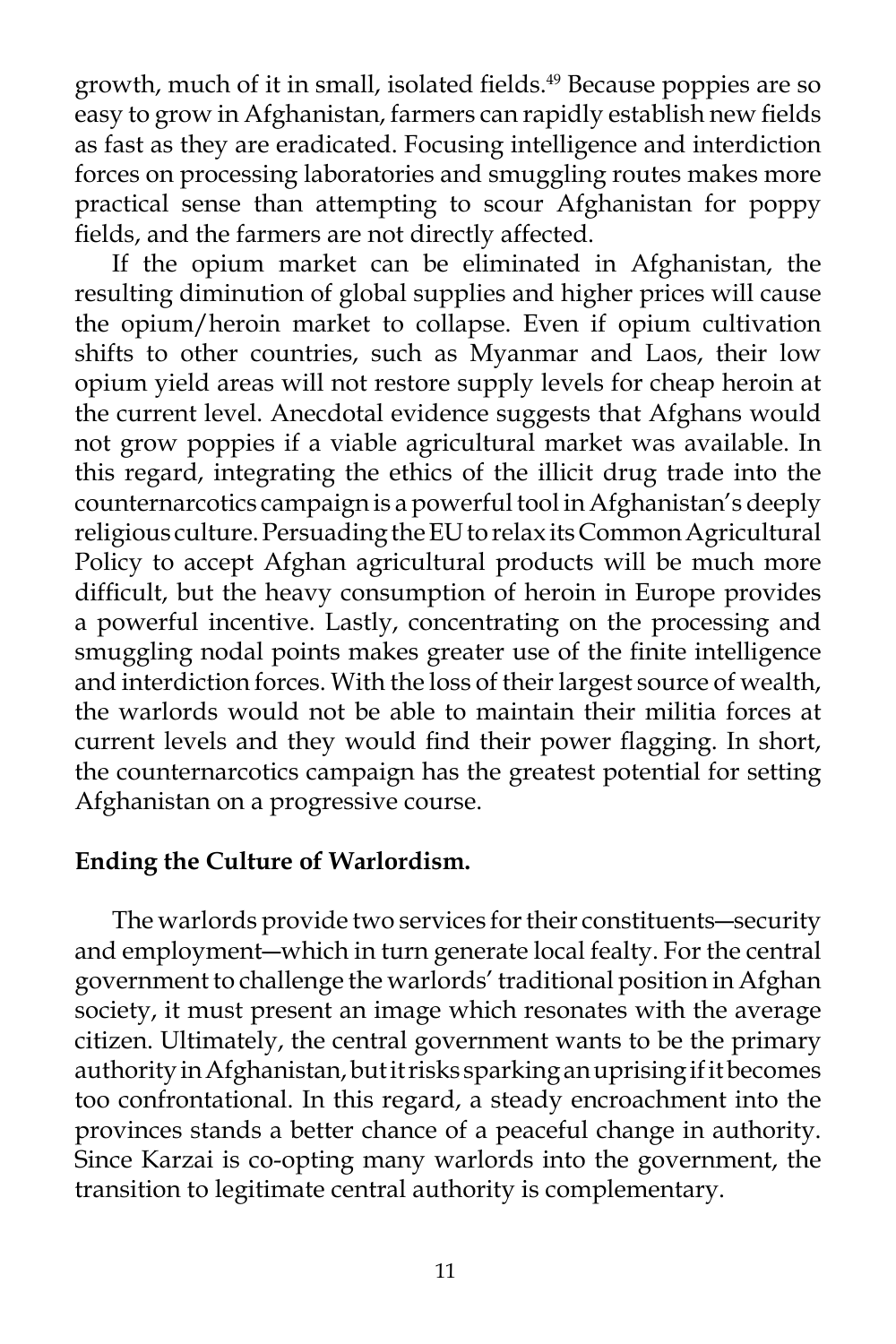Currently, the ANA is the embodiment of the central government and has the greatest potential concerning citizen identification with the central government. As such, it becomes necessary to promote a greater presence of the ANA in the provinces, even though this measure may provoke an outcry within the military because of its diversion from a traditional security role. Nonetheless, the ANA has two stated missions: to protect the national government *and to project government authority and influence throughout all the provinces*. Hence, a greater ANA presence in the provinces would be an appropriate role $50$ 

 Critics still may question whether assigning the ANA to an essentially image-enhancing role rather than fighting insurgents is not counterproductive. After all, the idea behind training the ANA is to permit the central government to assume the task of security rather than relying on coalition forces. Realistically, CFC-A has been fulfilling this security mission for several years, and during this window of opportunity, the ANA can be utilized for greater political effect.<sup>51</sup> The 18,000 coalition forces and the Pakistani forces across the border have successfully neutralized the Taliban, al Qaeda, and HIG insurgents. The greatest indication of Taliban weakness was its inability to interrupt the October 9, 2004, presidential election. Recent revelations indicate that rivalries within Taliban ranks, internal dissension, and loss of its former Pakistani sponsors have severely reduced its capabilities.<sup>52</sup> More promising, Taliban militants recently have indicated that they wish to lay down their arms in exchange for amnesty.53 Residual Taliban and al Qaeda militants may possess the funding and capability to continue a low level insurgency for years, but the threat will remain manageable, especially once Afghanistan's law enforcement assumes a greater role.<sup>54</sup>

 To date, the Germans have trained 20,000 policemen with an ultimate goal of 50,000 policemen by 2005 and 12,000 border police thereafter. The U.S. Department of State has built four police academies, with another two planned.<sup>55</sup> Law enforcement agencies will become more professional as better vetting of recruits, greater salaries, and adequate equipment are introduced.<sup>56</sup> Since the coalition has the insurgency contained, it only makes sense to focus the ANA where it can do the most good, and that is to extend the authority of the central government throughout the provinces.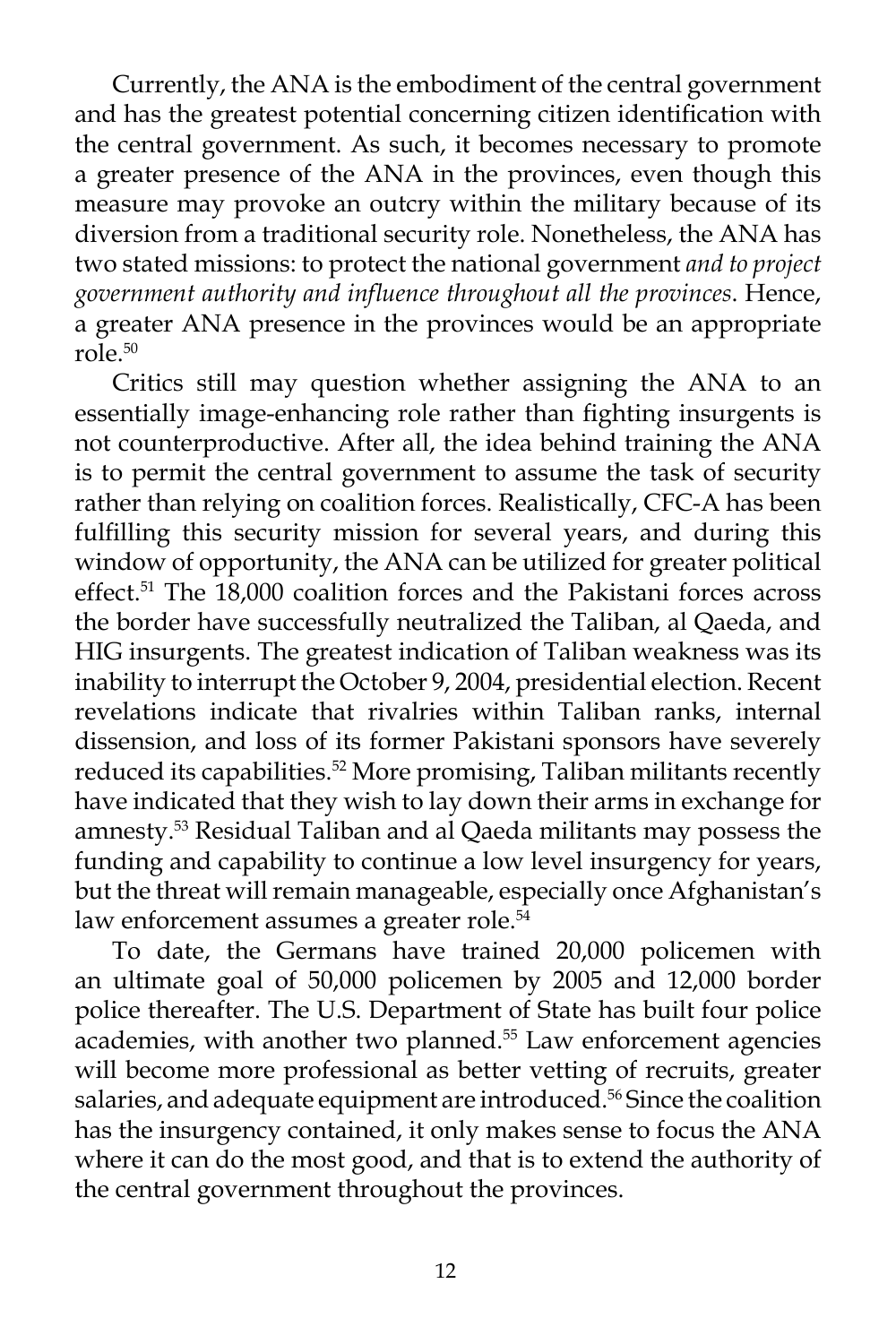In view of Afghanistan's traditions and history, the question arises whether the ANA can compete with the militia forces for the pride and respect of the local citizens. The warlord militia forces probably enjoy some residual approbation as a result of the mythological lore that surrounds the *mujahidin*, but they are also stigmatized by their predacious behavior throughout the warring years. It is well-known that the warlords were responsible for pre-Taliban oppression and atrocities that pervaded Afghanistan after the Soviets withdrew. Presently, many warlords and militia forces are complicit in the opium market, corruption, extortion, and intimidation of Afghan citizens.57 Notwithstanding the contrast in ethical behavior, the ANA is better trained, disciplined, and led than the militia forces.<sup>58</sup>

 This sanguine assessment may be surprising in view of the ANA's precarious start. Established in May 2002, the ANA has a headline goal of 70,000 by 2008. As previously mentioned, the warlords only contributed their worst soldiers and equipment to the national army, and the majority of recruits were pressed into service. Consequently, desertion rates as high as 50 percent plagued the ANA due to poor motivation, low pay, corruption, and hazing. The second half of 2004 revealed a leveling off of the high attrition primarily due to military and government reforms, although the specter of Soviet military doctrine may linger in some circles.<sup>59</sup> To secure the ANA's recruitment base, the coalition has established 23 National Army Volunteer Centers throughout Afghanistan, with a final goal of 35. The ANA has the capacity to train 3,000 recruits organized into four training battalions every 10 weeks. By September 2004, the ANA had an end-strength of 13,400, with an expected end-strength of 16,000 by the end of 2004.<sup>60</sup> Thus, the ANA now has the numbers to start making an impact throughout Afghanistan.

 The media awareness campaign can enhance the ANA's image in the eyes of the people through general advertisements but also by ANA participation in reconstruction programs, farming projects, ceremonial events, and presence patrols in villages. Devoting air time to soldiers helping to rebuild the country and rendering assistance to the people not only enhances the appeal of the ANA, but also establishes a national bond between the people and the central government. Consequently, recruitment of quality volunteers for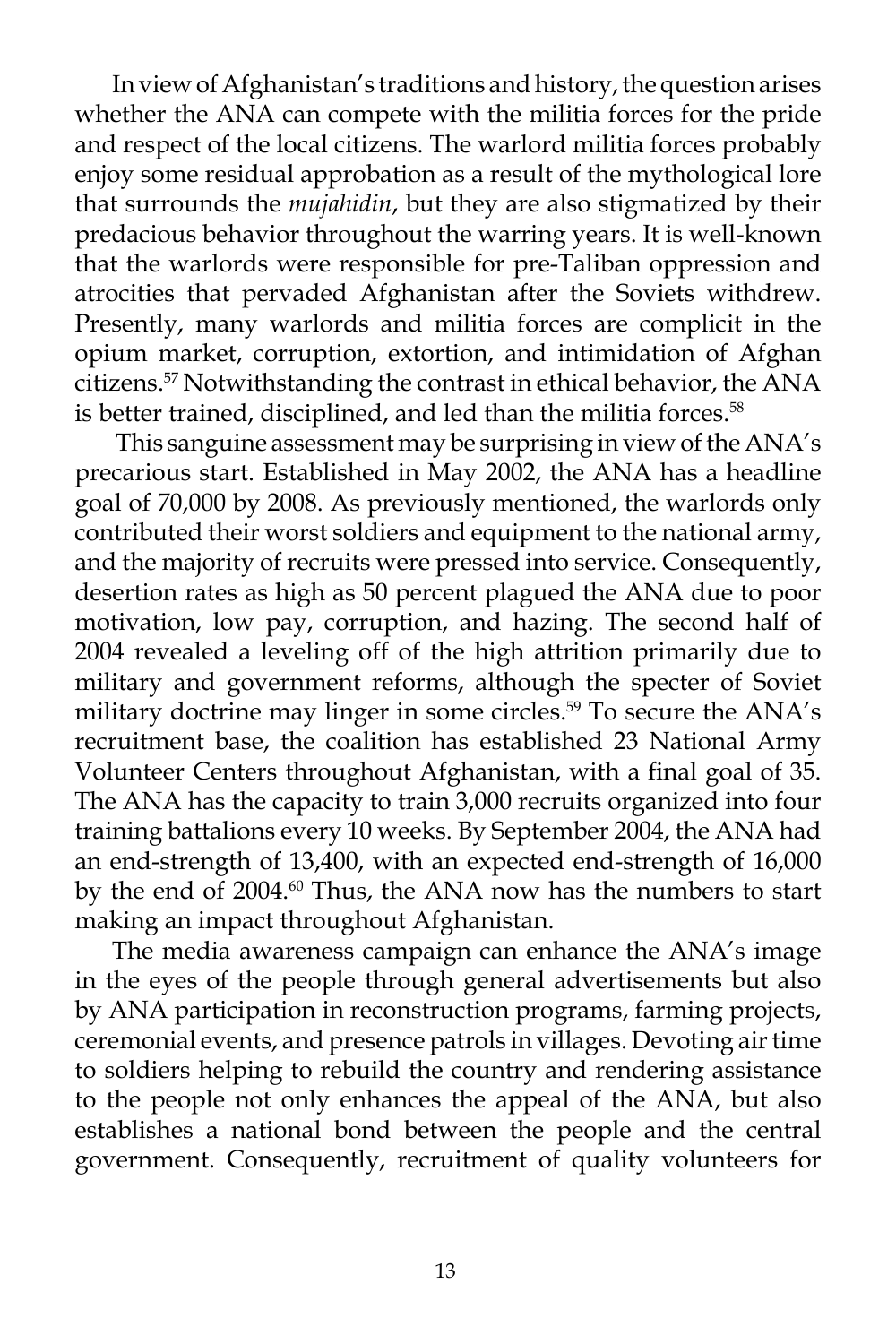national service will gain momentum, extending the appeal of the central government and loosening the regional parochialism. Given the choice between the militia and the ANA, Afghan youths will increasingly choose the ANA.

 Correspondingly, the coalition provincial reconstruction teams (PRT) are an excellent vehicle for introducing the ANA and perhaps police forces into the provinces, as well as providing local employment through reconstruction projects. PRTs already conduct a host of activities in consultation with the local authorities that extend the authority and legitimacy of the central government through reconstruction projects, good governance initiatives, promotion of security, and other SSR related projects.<sup>61</sup> Currently, the coalition operates 19 PRTs in the north and west, with future expansion to the south and east planned. Still, the PRTs are relatively small, ranging in size from 50 to 500 soldiers and depending on coalition member states to fill the ranks, a precarious source of manpower. $62$  Incorporating ANA soldiers into PRTs would permit an increase in the number and size of PRTs, as well as enhancing local cooperation, trust, and security. Through an expanded PRT labor and training program, local people could acquire new vocational skills, employment, and self-worth.

 The interface between the PRTs and local officials has been facilitated by the central government's Afghan Reconstruction Group, which organizes reconstruction efforts among the North Atlantic Treaty Organization (NATO), UN, Afghan agencies, and nongovernment organizations (NGOs).<sup>63</sup> Moreover, the central government has established the "National Solidarity Program which seeks to create local governing councils and to empower these councils to make decisions about local reconstruction priorities."64 Reckoning that democracy in Afghanistan is best cultivated at the local level, the development council members are elected by secret ballot. By giving the inhabitants a voice and assistance, they can reconstruct the country on their own.<sup>65</sup> With this in mind and because the Afghans will inevitably assume the task of reconstruction, it may serve the interests of the coalition to place more ANA soldiers under coalition leadership into the PRTs.

 PRTs may be the best method for transforming international financial aid into reconstruction and local vocational training.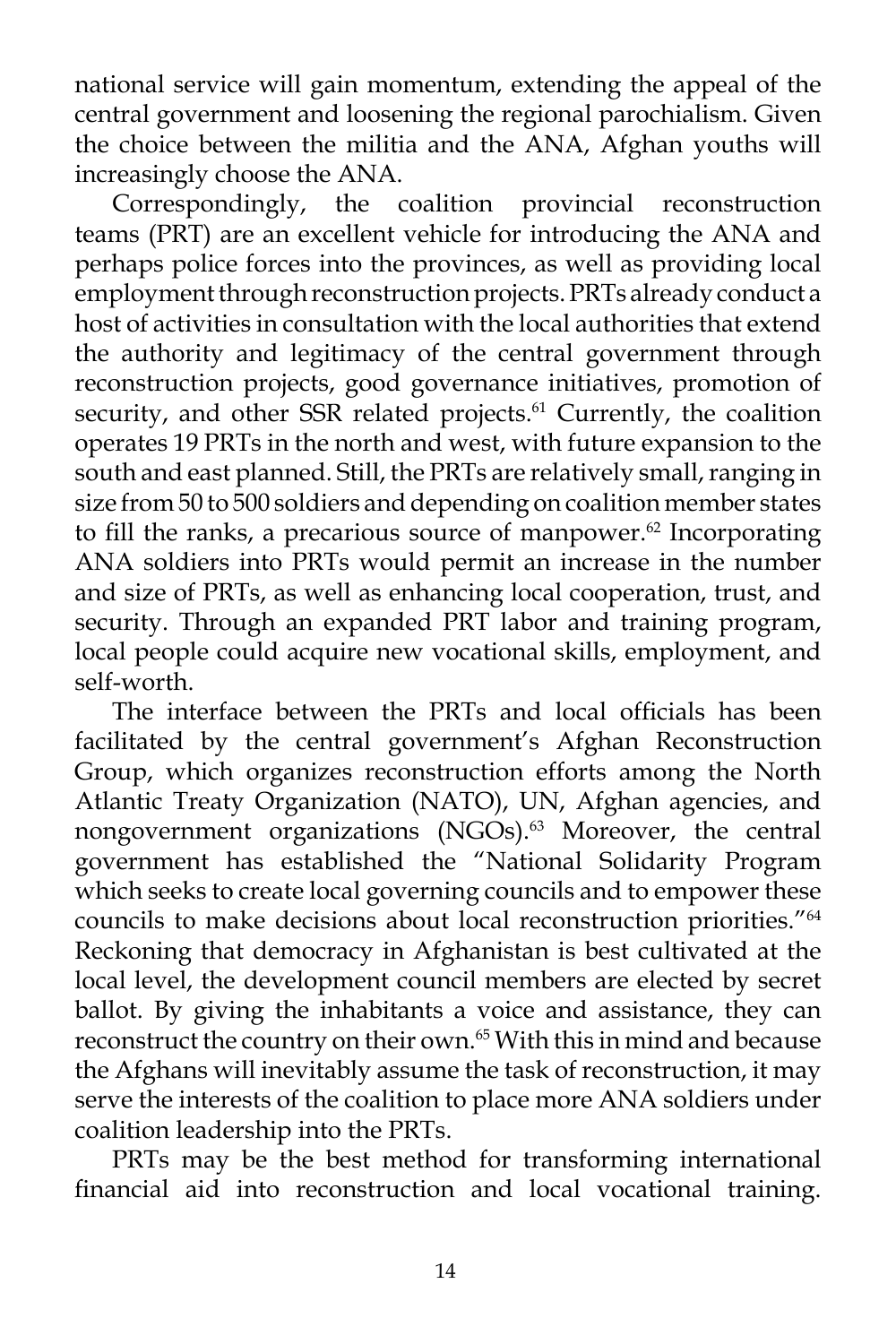Although it is troubling that international aid pledges have proven to be more rhetoric than reality, reconstruction and assistance efforts must continue.<sup>66</sup> PRTs can become the primary means for translating aid into assistance. PRTs are best placed to maximize monetary and equipment contributions by employing local labor. From an Afghan perspective, it may be more self-affirming for local Afghans and PRT personnel to work with picks, shovels, and wheelbarrows over a period of weeks rather than watch a PRT accomplish the same task alone with dump trucks, bulldozers, and backhoes in a week. Which method builds stronger bonds? Supplemented by a public awareness campaign, PRTs can become the locomotion of rapid reconstruction and social change to the farthest reaches of Afghanistan.

 The use of PRTs is not without controversy though. NGOs in Afghanistan believe they confuse the local inhabitants, who cannot differentiate between PRTs and NGOs. NGOs fear compromise by association,<sup>67</sup> and many practice strict impartiality and eschew coordination with military forces and government authorities as a matter of political philosophy.<sup>68</sup> This distinct separation is, from the standpoint of the NGOs, nonnegotiable. For coalition and central government efforts, this arrangement translates into some redundancies and inefficiencies. This leads to a meditative question: are NGOs a valued commodity to post-conflict operations or an obstacle to recovery? Afghanistan's Ministry of Planning has 2,296 NGOs and 321 international governmental organizations (IGOs) registered in its books, but only 100 are well-established organizations.69 Ramazan Bachardoust, the former head of the Ministry of Planning, has claimed that most of the NGOs are not legitimate aid organizations and are only interested in the money.<sup>70</sup> Fair or not, the spreading perception among Afghans that NGOs are motivated by profits rather than reconstruction and assistance badly tarnishes their image, resulting in hostility and noncooperation. Add to this stigma the fact that NGOs and IGOs cannot visit parts of Afghanistan because of the security risks, the need for more PRTs becomes imperative. The intent of this section is not to denigrate NGOs, but merely to point out that self-serving aid organizations in Afghanistan have compromised the standing of NGOs. By necessity, military organizations like CFC-A will take a pragmatic stance,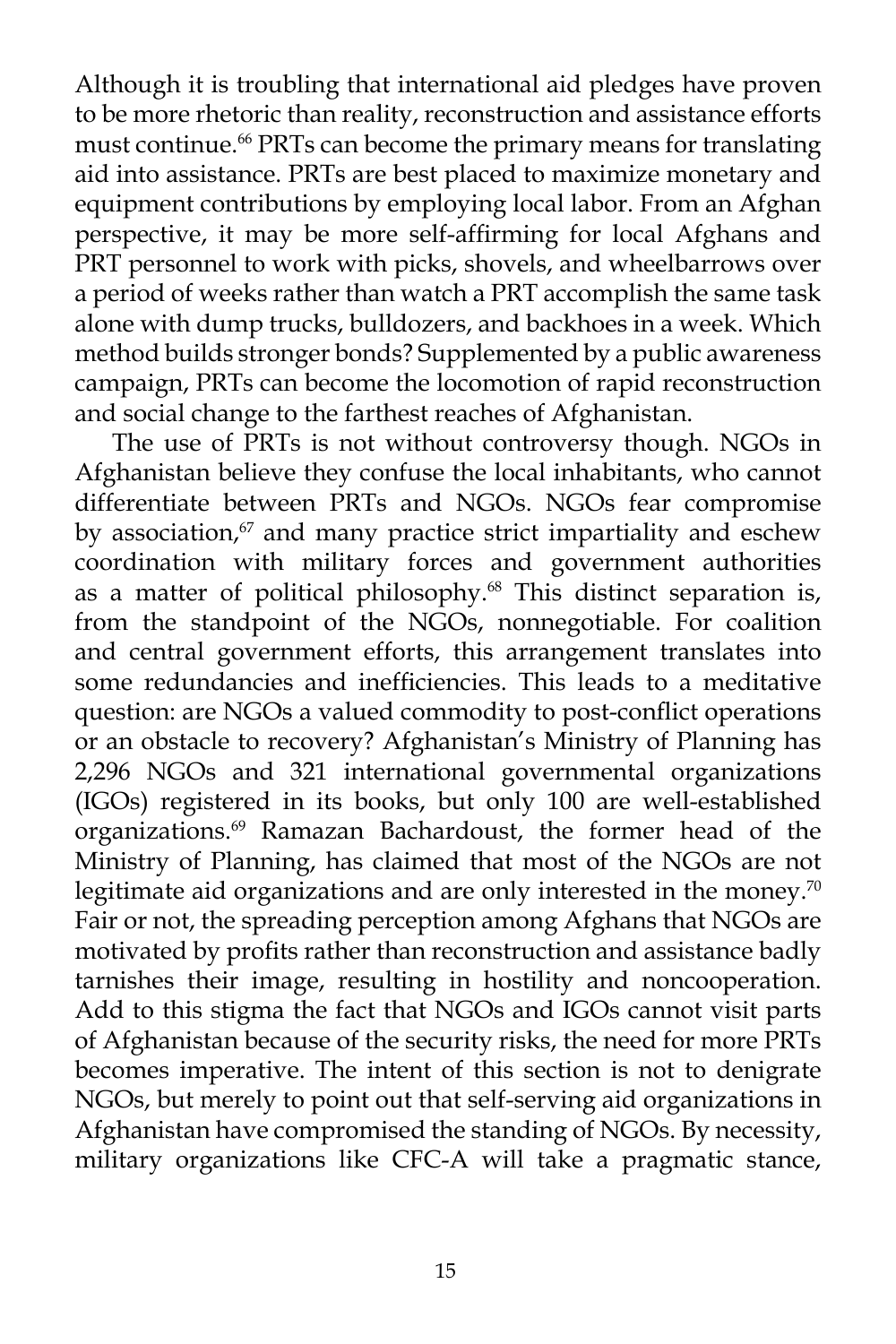devoid of niceties―reinforce success, not failure. In this regard, PRTs have greater potential and should get the resources.

 Expanding the role of the ANA and the PRTs into the provinces increasingly will provide security and jobs. The increased interaction between the ANA and the local Afghans will enhance recruitment of quality soldiers and provide a tangible association with the central government. PRTs have the potential to generate jobs and skill sets among the local citizens, as well as increasing their sense of security and stability. Once law and order becomes self-perpetuating, the influence of the warlords will fade. The task of the central government is to set the conditions for the graceful exit of warlordism.

# **Conclusions.**

Turning Afghanistan into a functioning state would be a very difficult enterprise, even without an ongoing insurgency, illicit opium market, and powerful warlords. As current trends portend, SSR will not fail catastrophically per se, but neither will it achieve the desired end state. Warlords remain the most virulent obstacle to Afghanistan's future as a self-functioning and sovereign state. Because an open confrontation with the warlords would likely spark a widespread insurgency, which the Taliban, al Qaeda, and HIG would exploit, the coalition must seek imaginative stratagems to divorce Afghanistan from warlordism. Winning the hearts and minds requires an investment in a public awareness campaign, weaning the society off opium, and providing security and legitimate sources of livelihood which give Afghans hope in the future. These programs must complement and supplement SSR.

## **Recommendations**.

- Adapt ways and means to support the main objective―the legitimacy of the central government in the eyes Afghan people.
- Invest resources for a public media campaign and test it in Afghanistan. Adapt it to other operations in the pursuit of the global war on terror.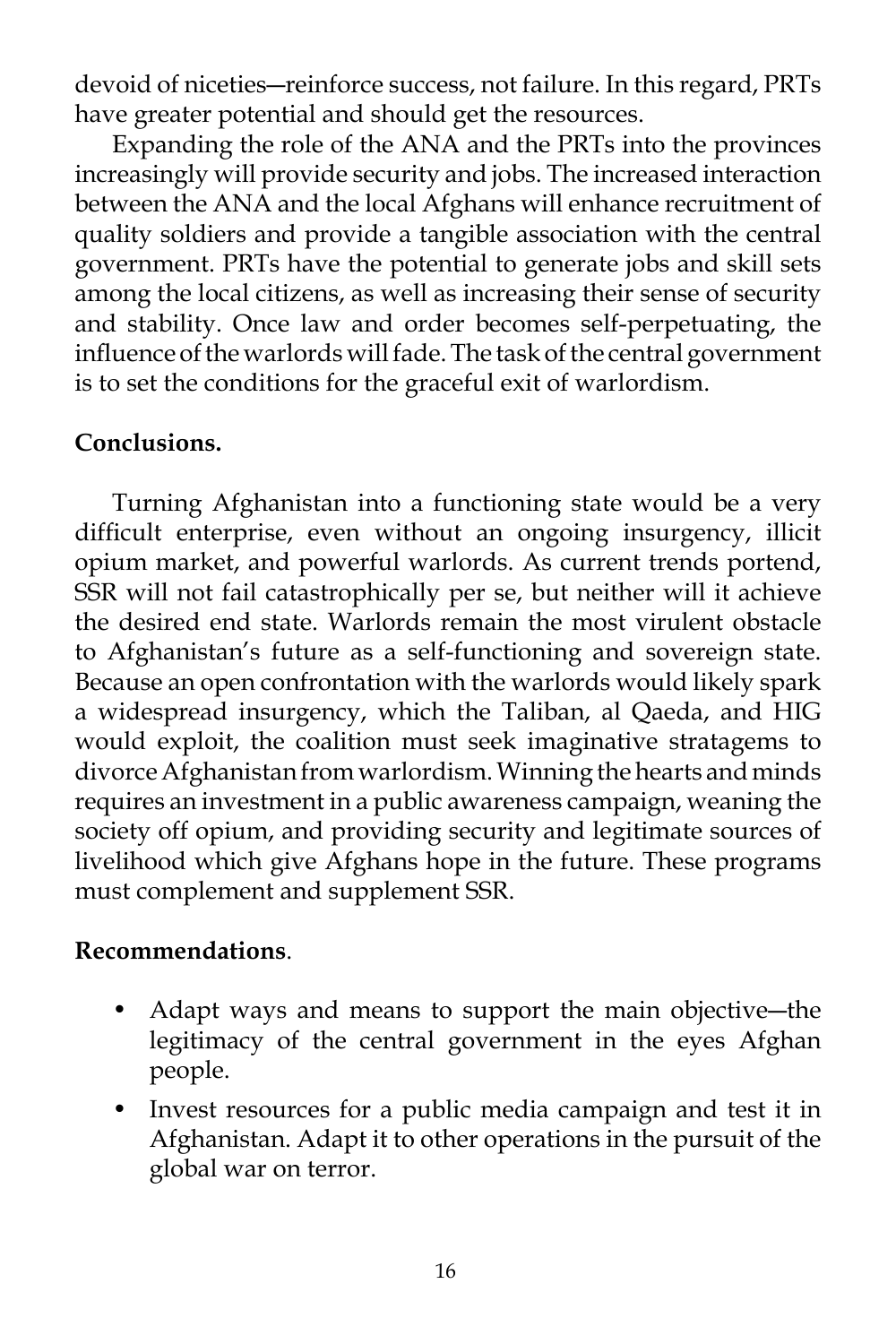- Wean Afghan society off the opium market by targeting the economics of the trade, emphasizing the un-Islam dimensions of illicit drugs, and interdicting the trade before it leaves Afghanistan.
- Invest heavily in PRTs and then populate with ANA soldiers and coalition cadre.
- Remain cognizant of Afghanistan's propensity towards xenophobia, regionalism, and conflict when executing SSR and supporting stratagems.

Regarding the last recommendation, many warlords are potent adversaries who will be quick to counter threats to their powerbase. But, given past warlord oppression and exploitation of the Afghan people, the aforementioned stratagems provide a powerful means to isolate the warlords from the people subtlely. Without a source of revenues and manpower, the majority of warlords will likely reach the appropriate conclusions, and seek accommodations with the central government or retire with honor. Should a few warlords opt to resist and seek a confrontation, the government will have the means in place to manage the threat. The public awareness campaign will assist in isolating these recalcitrant warlords politically, and the better trained and supported ANA will bring them to justice, solidifying the authority and legitimacy of the central government. The situation in Afghanistan is unique, but the use of a public awareness campaign, adaptive economic programs, and PRTs provides a paradigm for nation-building that resonates with the affected people. Failed states likely will remain on the international agenda; the leading powers should pursue effective and cost-effective ways to manage them.

#### **ENDNOTES**

1. The military coup by Mohammed Daoud in 1973 created discontent as a result of his harsh rule. Following his assassination on April 27, 1978, Afghan communists seized power and created the Democratic Republic of Afghanistan. The influx of Soviet advisors and communist-inspired reforms created a backlash throughout Afghanistan, leading to greater Soviet involvement until it concluded that only an invasion could stabilize the communist government. Stephen Tanner, *Afghanistan: A Military History from Alexander the Great to the Fall of the Taliban*, New York: De Capo Press, 2002, pp. 229-241.

 2. The Russian General Staff, *The Soviet-Afghan War: How a Superpower Fought and Lost*, Lester W. Grau and Michael A. Gress, trans. and eds., Lawrence, Kansas: University Press of Kansas, 2002, p. xxv; Tanner, pp. 255-256.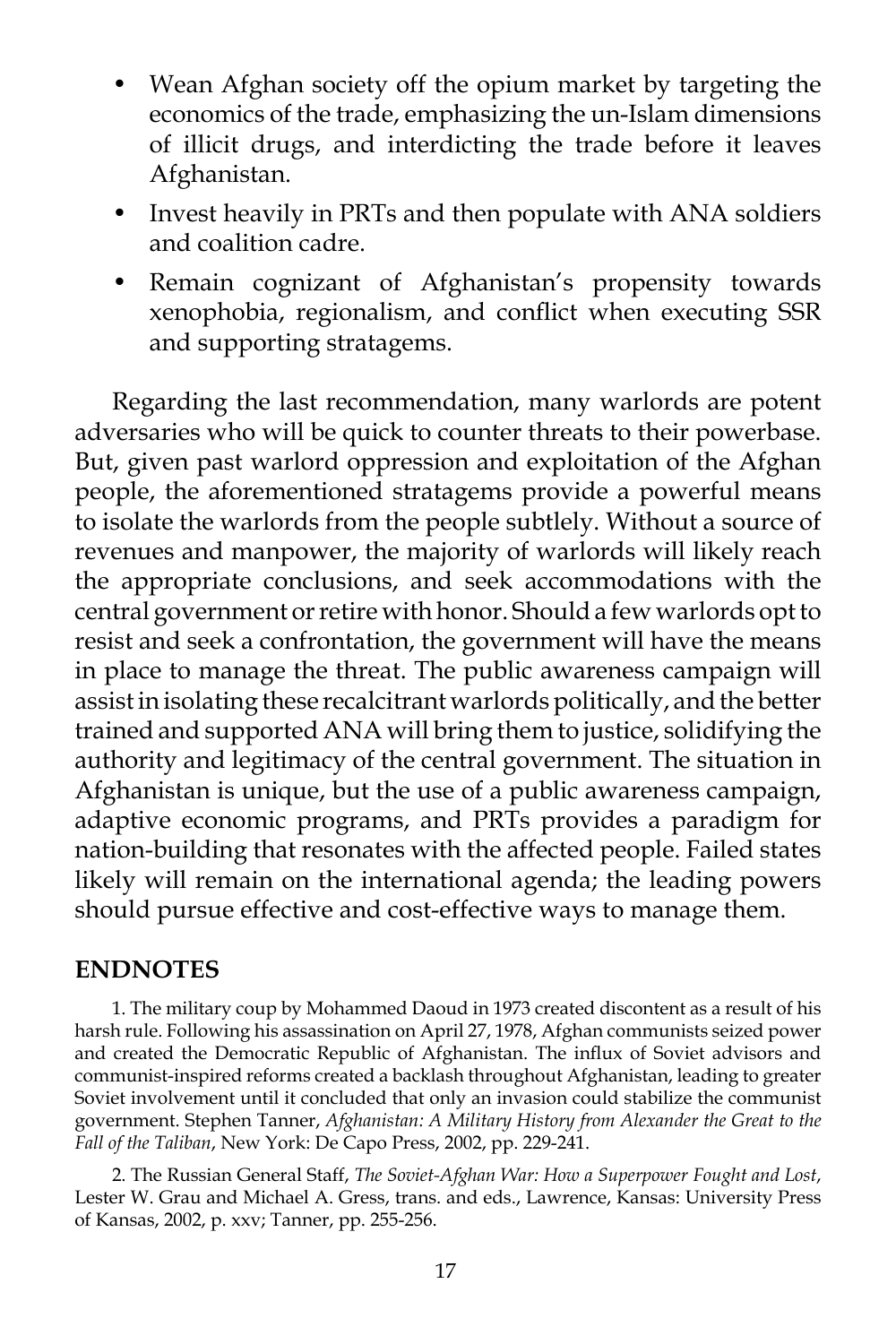3. Tanner, pp. 271-276.

 4. Christian Parenti, "Who Rules Afghanistan," *The Nation*, November 15, 2004, p. 13, internet; Tanner, pp. 277-279.

5. Tanner, pp. 279-287.

 6. William Zartman, *Collapsed States: The Disintegration and Restoration of Legitimate Authority*, Boulder, CO: Lynne Rienner Publishers, 1995.

7. *Ibid*., p. 5.

8. *Ibid*., p. 10.

 9. Sector Security Reform is a lead-nation approach to rebuilding Afghanistan as a sovereign state. The five pillars of the strategy are: establishing the Afghan National Army (United States); establishing the judiciary system (Italy); establishing law enforcement agencies (Germany); disarming, demobilizing, and reintegrating the Afghan Militia Forces into society (Japan); and counter-narcotics (United Kingdom).

 10. For superb analysis and unique insights regarding the American-Northern Alliance war against the Taliban and al Qaeda, see Stephen Biddle, *Afghanistan and the Future of War: Implications for the Army and Defense Policy*, Carlisle, PA: Strategic Studies Institute, U.S. Army War College, November 2002.

 11. Kathy Gannon, "Afghanistan Unbound," *Foreign Affairs*, Vol. 83, No. 3, May/June 2004, p. 38.

 12. In accordance with the December 2001 Bonn Agreement: "Upon the official transfer of power, all mujahidin, Afghan armed forces and armed groups in the country shall come under the command and control of the Interim Authority, and be reorganized according to the requirements of the new Afghan security and armed forces." "Agreement on Provisional Arrangements in Afghanistan Pending The Re-establishment of Permanent Government Institutions," *UN Talks on Afghanistan*, Bonn, December 5, 2001, Paragraph V, Final Provisions, internet, *http://www.uno.de/frieden/afghanistan/talks/agreement.htm*; James Astill, "Disarming Militiamen Vexes U.N. Force," *Washington Times*, April 12, 2004, p. 14, internet.

 13. By June 2004, only 21,371 names were submitted for DDR. Minister of Defense Mohammed Fahim, the principal Afghan government official for DDR, is one of the principal DDR obstructionists. Jon Sawyer, "Optimistic Rhetoric Collides With Reality," *St. Louis Post-Dispatch*, June 27, 2004, internet.

 14. As an incentive, processed militiamen are given \$200 for their rifle, some food, and vocational training. Even here, the militia commanders undercut the incentives by seizing the \$200 afterwards, claiming the rifles belonged to them. Astill, internet; Michael Bhatia, Kevin Lanigan, and Phillip Wilkinson, "Minimum Investments, Minimal Results: The Failure of Security Policy in Afghanistan," Afghanistan Research and Evaluation Unit, June 2004, p. 16, internet, *http://www.areu.org.af*. Hereafter referred to as AREU.

 15. Carlotta Gall, "Afghan Poppy Growing Reaches Record Level, U.N. Says," *New York Times*, November 19, 2004, internet; Malcolm Garcia, "Afghan Narcotics Industry Rebounds," *Miami Herald*, April 20, 2004, internet; AREU, p. 16.

 16. As of September 2004, only 16,861 militiamen processed through DDR, far below the interim goal of 40,000 by the October 9 presidential elections. P. M. Cruickshank, "ANBP Status Report for 23 September," *Planning and Interim A&F*. Colonel Randy Pullen, Public Affairs Officer, Office of Military Cooperation-Afghanistan, provided the weekly ANBP Status Reports via email.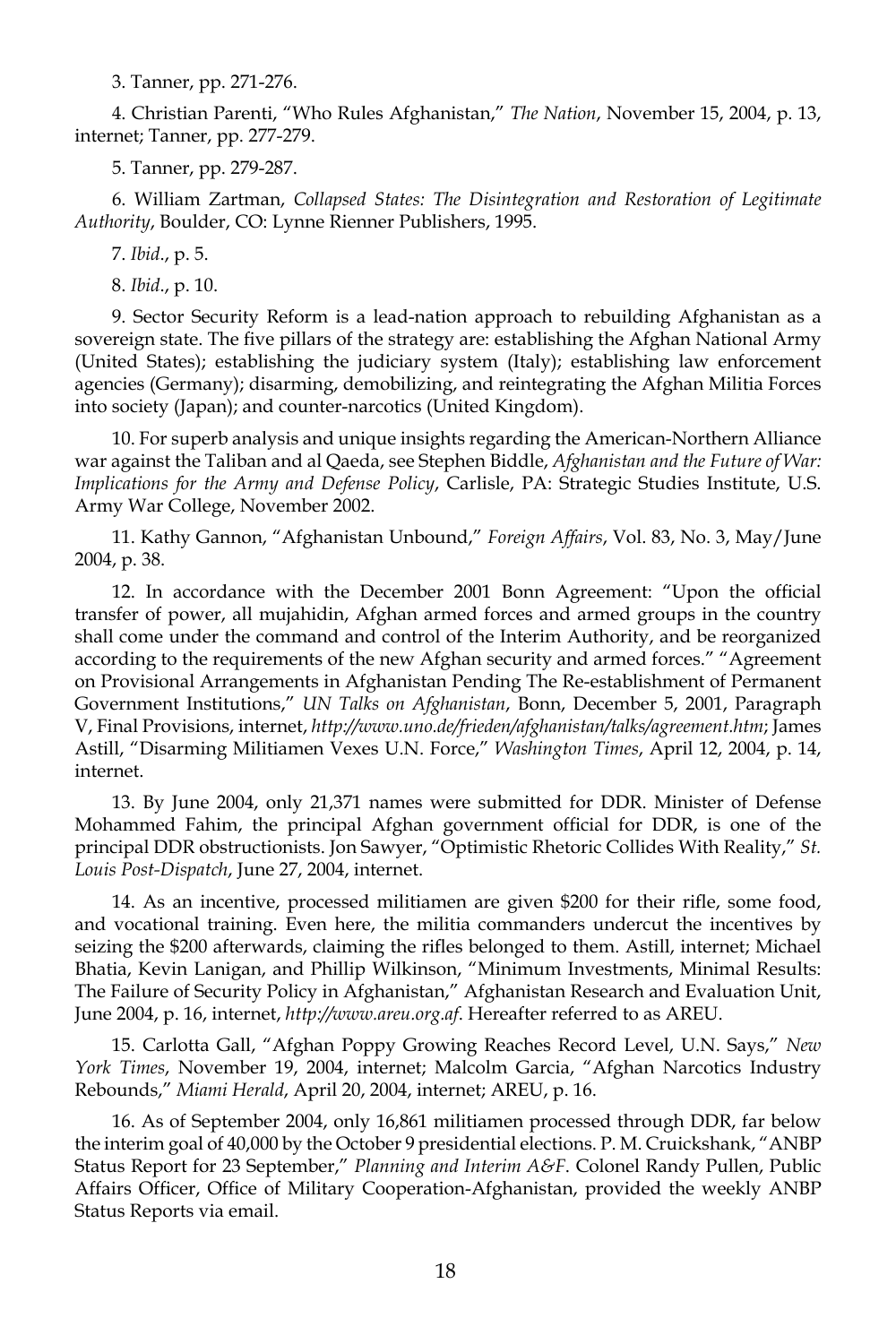17. Hamida Ghafour, "Afghan Warlords Hand Over Heavy (And Old) Weapons," *Los Angeles Times*, January 16, 2004, internet; Collection of heavy weapons is also part of DDR, but the warlords have only turned in antiquated weapons. Pamela Constable, "Karzai Attempts Diplomacy with Afghan Warlords," *WashingtonPost.com*, May 19, 2004, p. A12, internet, *http://www.washingtonpost.com/ac2/wp-dyn/A37736-2004May18*.

 18. Carlotta Gall and David Rohde, "Assessing The Afghan Election," *New York Times*, October 20, 2004, p. 1, internet.

 19. Hamida Ghafour, "Karzai Shifts 3 Militia Leaders to Civilian Posts," *Los Angeles Times*, July 21, 2004, internet; Christian Parenti, "Who Rules Afghanistan," *The Nation*, November 15, 2004, p. 13, internet; A July 2004 British House of Commons Foreign Affairs Committee (CFAC) report concluded that co-opting the warlords was the only way to stem militia violence. Although warlords are part of the problem, they are also part of the solution. They will remain influential in Afghanistan and that can be either negative or positive. The warlords must be persuaded that cooperation, and not disruption, is in their best interests. Mevlut Katik, "Afghan Warlords Not Only Part of the Problem, But Also Part of the Solution—Expert," *Eurasia Insight*, October 5, 2004, internet, *http://eurasianet.org/ departments/insight/articles/eav081804a.shtm*.

20. Constable, p. A12.

21. Grau, p. xx; Tanner.

22. *Ibid*., p. xxi.

23. *Ibid*., p. xxi; Tanner.

 24. Gulbuddin Hikmatyar founded Hizb-I Islami Gulbuddin (HIG) as a faction of the Hizb-I-Islami party in 1977, and it was one of the major mujahedin groups in the war against the Soviets. HIG has long established ties with Bin Ladin. In the early 1990s, Hikmatyar ran several terrorist training camps in Afghanistan and was a pioneer in sending mercenary fighters to other Islamic conflicts. Hikmatyar offered to shelter Bin Ladin after the latter fled Sudan in 1996. HIG operates in Eastern Afghanistan, particularly Konar and Nurestan Provinces and adjacent to Pakistan's tribal areas. Intelligence Research Program, "Hizb-I-Islami Gulbuddin, HIG," Federation of American Scientists, *http://www.fas.org/irp/world/ para/hig.htm*.

 25. Despite regime threats to punish violators, German citizens and soldiers tuned into this radio station for its entertainment value.

 26. Christof Mauch, *The Shadow War Against Hitler*, Jeremiah Riemer, trans., New York: Columbia University Press, 2003, pp. 149-162.

 27. Joseph W. Caddell, *Deception 101―Primer on Deception*, Carlisle, PA: Strategic Studies Institute, U.S. Army War College, December 2004.

 28. "Afghanistan," *Central Intelligence Agency—The World Factbook*, November 2, 2004, internet, *http://www.odci.gov/cia/publications/factbook/geos/af.html*.

 29. Mr. Krohn uses the term "propaganda," which, by strict definition, is a neutral term. However, the historical context gives the term such a pejorative flavor that it unduly distracts the reader from the main points. As a result, I have adopted the term public awareness campaign. Charles A. Krohn, "The Role of Propaganda in Fighting Terrorism," *Army Magazine*, Vol. 54, No. 12, Association of the U.S. Army, December 2004, pp. 7-8.

 30. Krohn believes U.S. assumptions regarding the nature of warfare are behind the neglect of propaganda. With the U.S. military superiority in conventional warfare, the need for propaganda seems an unnecessary appendage. After all, once the United States has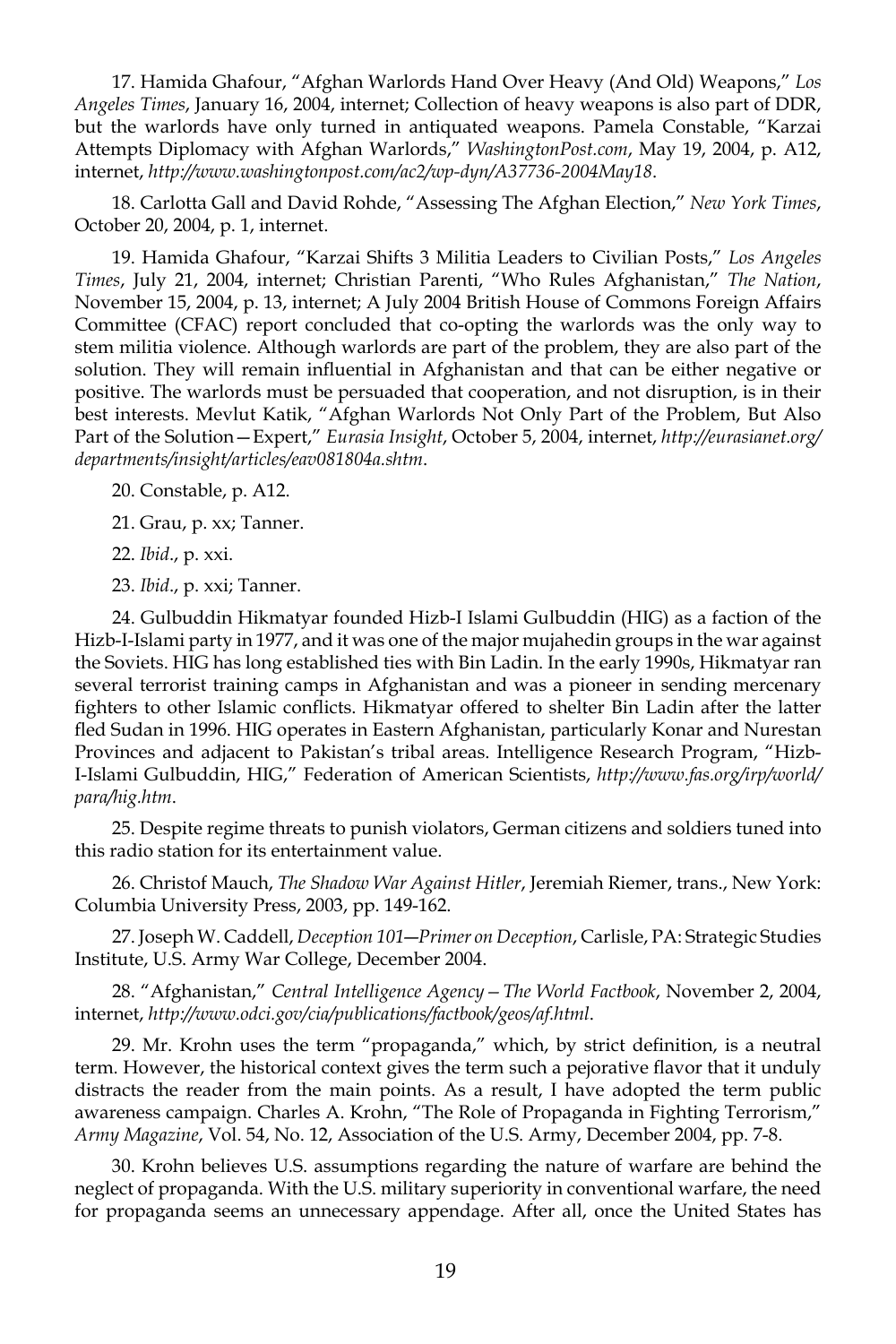defeated the enemy forces on the battlefield, the enemy government is supposed to reach the appropriate conclusions and surrender. But what does the United States do if the enemy resorts to insurgent operations as part of a contingency plan, or post-conflict operations result in wide-spread internal power struggles? *Ibid*., pp. 7-8.

31. *Ibid*., p. 7.

 32. Major Scott Nelson, Deputy Joint Interagency Effects Chief and CFC-A Spokesman, email inquiry, September 2004. "The Taliban is very effective with the use of information to influence the local population and the international community. They take credit for widely reported incidents and use intimidation, threats, night letters, and calls to Pakistan [sic], Afghan, and Western Media outlets to spread their messages."

33. *Ibid*.

 34. For a variety of technical reasons, coalition patrols meeting with village elders remains the primary means of disseminating coalition messages. *Ibid*.

 35. "2004 World Drug Report, Vol. 1: Analysis," *United Nations Office on Drugs and Crime*, Vienna, Austria: United Nations Publication, 2004, p. 11, internet, *http://www.unodc. org*.

36. *Ibid*., pp. 11, 13.

 37. F. Andy Messing, Jr. and Sarah J. Lippitt, "Perilous Afghan Undercurrents," *Washington Times*, April 28, 2004, internet; Malcolm Garcia, "Afghan Narcotics Industry Rebounds," *Miami Herald*, April 20, 2004, internet.

 38. Carlotta Gall, "Afghan Poppy Growing Reaches Record Level, U.N. Says," *New York Times*, November 19, 2004, internet. Experts believe the Taliban and Hizb-i-Islami militants are relying on drug profits for funding. Ten to fifteen percent of the opium trade goes to HIG warlord Gulbuddin Hekmatyar, who funds Islamic militants in Chechnya and Uzbekistan with \$120 million per year. Anecdotal evidence suggests that Pakistan's Inter-Services Intelligence (ISI) agency receives payoffs from traffickers and assists in trafficking the heroin once inside the country. Logically, because the ISI is the patron of the Taliban, it, too, must profit from the heroin trade. Hamida Ghafour, "Opium Trade Still Entrenched Across Desperate Afghanistan," *Los Angeles Times*, September 1, 2004, internet.

 39. Hubert E. Bagley, *Afghanistan: Opium Cultivation and its Impact on Reconstruction*, U.S. Army War College Strategy Research Project, Carlisle, PA, March 19, 2004, pp. 8-9.

 40. Bradley Graham, "U.S. Plans Assault on Afghan Heroin," *Washington Post*, November 15, 2004, internet.

 41. Guy Dinmore, "US Plans to Eradicate Afghan Opium Crop," *London Financial Times*, November 18, 2004, internet.

 42. "2004 World Drug Report, Volume 1: Analysis," *United Nations Office on Drugs and Crime*, Vienna, Austria: United Nations Publication, 2004, pp. 13-14, internet, *http://www. unodc.org*.

43. Bagley, p. 9.

 44. "Foodcrops and Shortages—No 2," *Food and Agricultural Organization of the United Nations*, May 2, 2004, internet, *http://www.fao.org/documents/show\_cdr.asp?url\_file=/docrep/006/ J2254e/J2254e00.htm*.

45. Graham.

46. Graham; Bagley.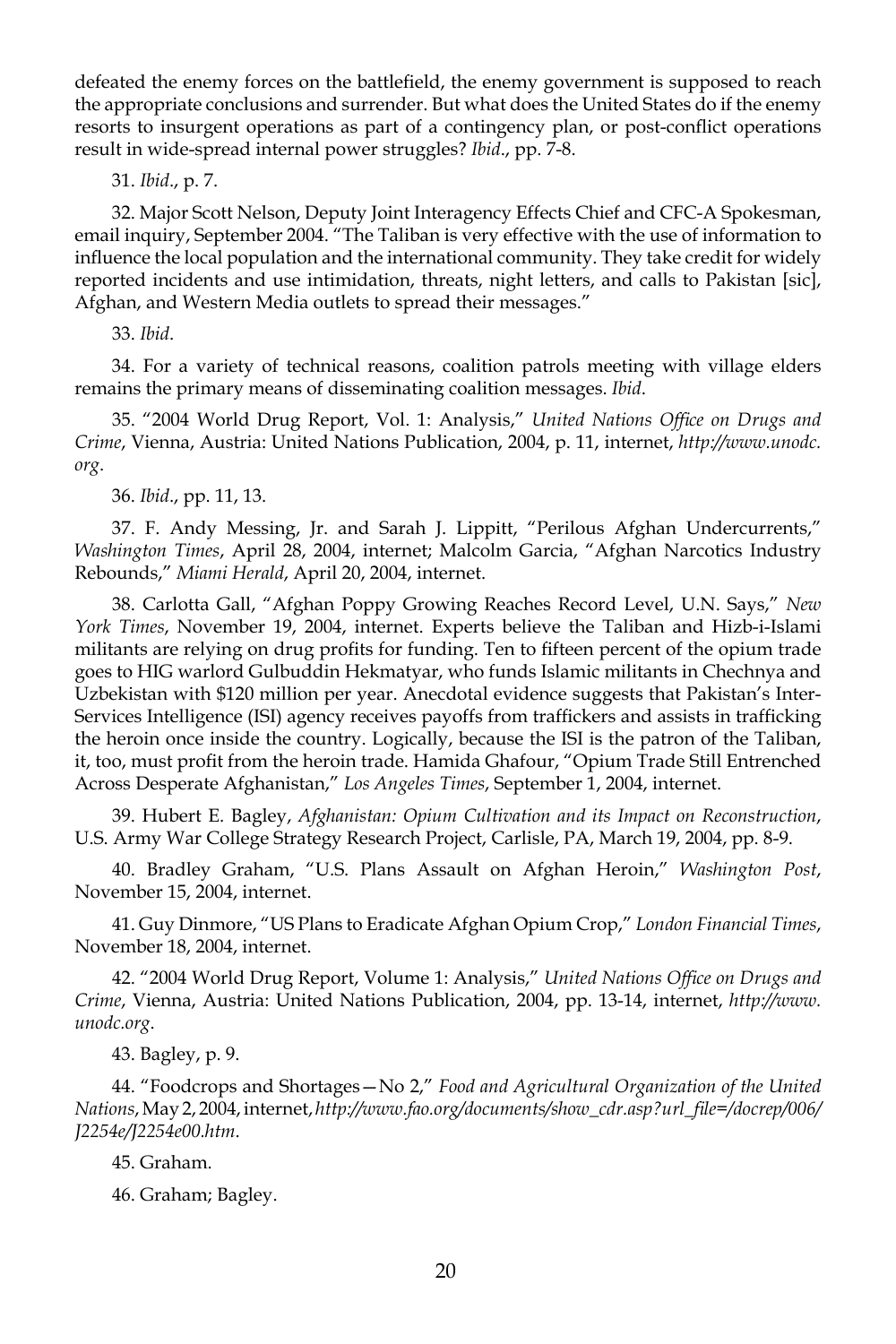47. Carlotta Gall, "Afghan Poppy Growing Reaches Record Level, U.N. Says," *New York Times*, November 19, 2004, internet.

 48. Graham; Dinmore. In the future, Robert Charles, the Assistant Secretary of State for International Narcotics and Law Enforcement Affairs, points out that the U.S. and UK authorities will assist in target selection, such as heroin laboratories, and provide support and training to the Afghans. The U.S. development agency, USAID, will provide development projects and aid packages to Afghan farmers before eradication occurs.

49. Gall, "Afghan Poppy Growing Reaches Record Level, U.N. Says."

 50. In support of these goals, the key to establishing the ANA as an enduring institution rests on the creation of three pillars: 1) well-trained and disciplined combat forces, 2) creation of military educational and training institutions, and 3) a reformed Ministry of Defense and General Staff. "ANA Building Program Briefing," Office of Military Cooperation-Afghanistan, ANA Plans and Design Team, October 2003. Presented by Colonel Michael Taliento.

 51. The ANA should continue its rotation of units in counterinsurgency operations for combat experience, but the rest of the ANA needs to place unit training schedules on hiatus until warlordism is excised.

 52. Parenti, p. 13; Lieutenant General David W. Barno, "Special DoD News Briefing on Operations and Mission in Afghanistan," Office of the Assistant Secretary of Defense— Public Affairs, October 19, 2004, internet, *http://www.defenselink.mil/transcripts/2004/ tr20041019-1461.html*; Keith B. Richburg, "Karzai Vows To Crack Down On Warlords, Drug Dealers," *Washington Post*, November 5, 2004, p. 14, internet.

 53. Gretchen Peters and Aleem Agha, "Weary Taliban Coming in from the Cold," *Christian Science Monitor*, December 14, 2004, p. 1, internet; "Goodbye, Taliban," *Wall Street Journal*, December 22, 2004, p. 14, internet.

 54. Carlotta Gall and David Rohde, "Assessing The Afghan Election," *New York Times*, October 20, 2004, internet.

 55. Robert B. Charles, "Accelerated Training in Iraq," *Washington Times*, November 5, 2004, p. 19, internet.

 56. "Poppies and Afghanistan," *Washington Times*, August 22, 2004, p. B2, internet; Robert B. Charles, "Accelerated Training in Iraq," *Washington Times*, November 5, 2004, internet. The International Development Law Organization has hitherto trained 2,450 judges and lawyers. Judicial sector reform has progressed the least and needs greater funding and resources if Afghanistan is to have the rule of law. Michael Bhatia, Kevin Lanigan, and Phillip Wilkinson, "Minimum Investments, Minimal Results: The Failure of Security Policy in Afghanistan," *Afghanistan Research and Evaluation Unit*, June 2004, pp. 17-19, internet, *http://www.areu.org.af*.

57. Gannon, pp. 36, 39-40.

 58. "New Afghan Army Asserts Itself," *Christian Science Monitor*, August 23, 2004, internet.

 59. Hamida Ghafour, "Afghan Army Faces Long Campaign To Win Over Local Militias," *London Daily Telegraph*, October 7, 2003, internet; "New Afghan Army Hit by 3,000 Deserters," *London Daily Telegraph*, January 12, 2004, internet. The author was a member of the ANA Plans and Design Team, Office of Military Cooperation-Afghanistan from July through November 2003. Although the ANA is a volunteer army, the stories of forced